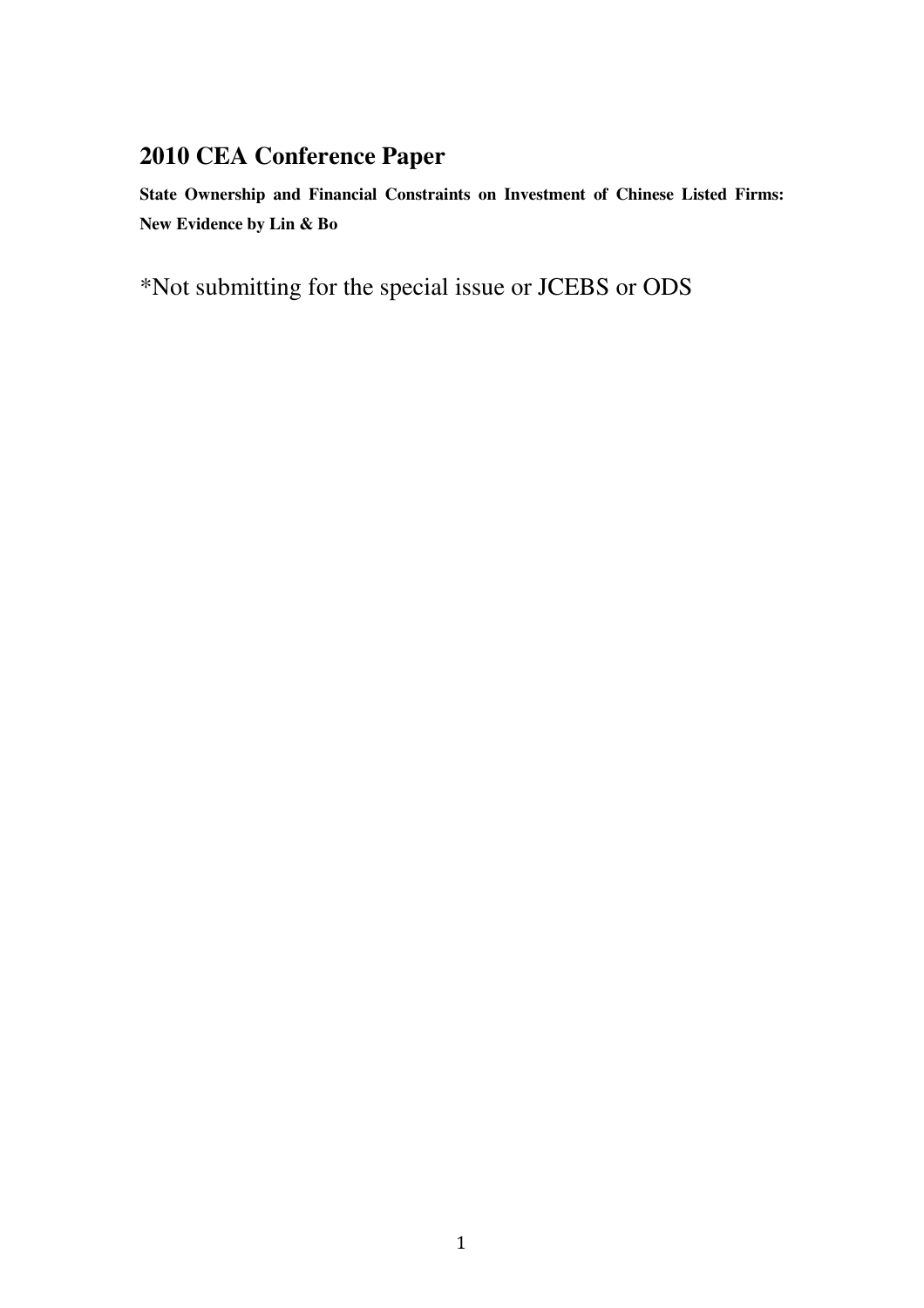**State Ownership and Financial Constraints on Investment of Chinese Listed Firms: New Evidence** 

Hsiang-Chun Michael Lin<sup>a</sup> & Hong Bo<sup>a\*</sup>

## **Abstract**

We examine how state ownership affects financial constraints on investment of Chinese listed firms during 1999-2008. We find that although an average sample firm experiences some degree of financial constraints, state ownership does not necessarily help in reducing the firm's financial constraints on investment. Further evidence shows that state ownership does not lead to more borrowing from the Chinese banking sector, implying that state ownership does not necessarily reduce the firm's financial constraints via the state-controlled banking sector. We do not only consider standard factors in the investment equation, but also explicitly control the firm's equity financing behaviour. The results are also robust to different measures of financial constraints. Our results suggest that China's corporatization movement is effective in the sense that the soft budget constraints regime once enjoyed by former State-Owned Enterprises (SOEs) has been removed along with the progress of corporatizating the former SOEs. These firms, although still state–involved, can be seen as modern corporations who are operating in a market environment.

JEL codes: D21, D92, G31, H32.

l

Key words: Fixed Investment, Financial Constraints, State Ownership, Listed firms, China

<sup>&</sup>lt;sup>a</sup> Department of Financial & Management Studies, SOAS, University of London.

<sup>∗</sup> Corresponding to: Hong Bo, Department of Financial & Management Studies, SOAS, University of London, Thornhaugh Street, Russell Square, London WC1H 0XG. Tel: +44 20 7898 4528; Fax: +44 20 7898 4809; Email: hb22@soas.ac.uk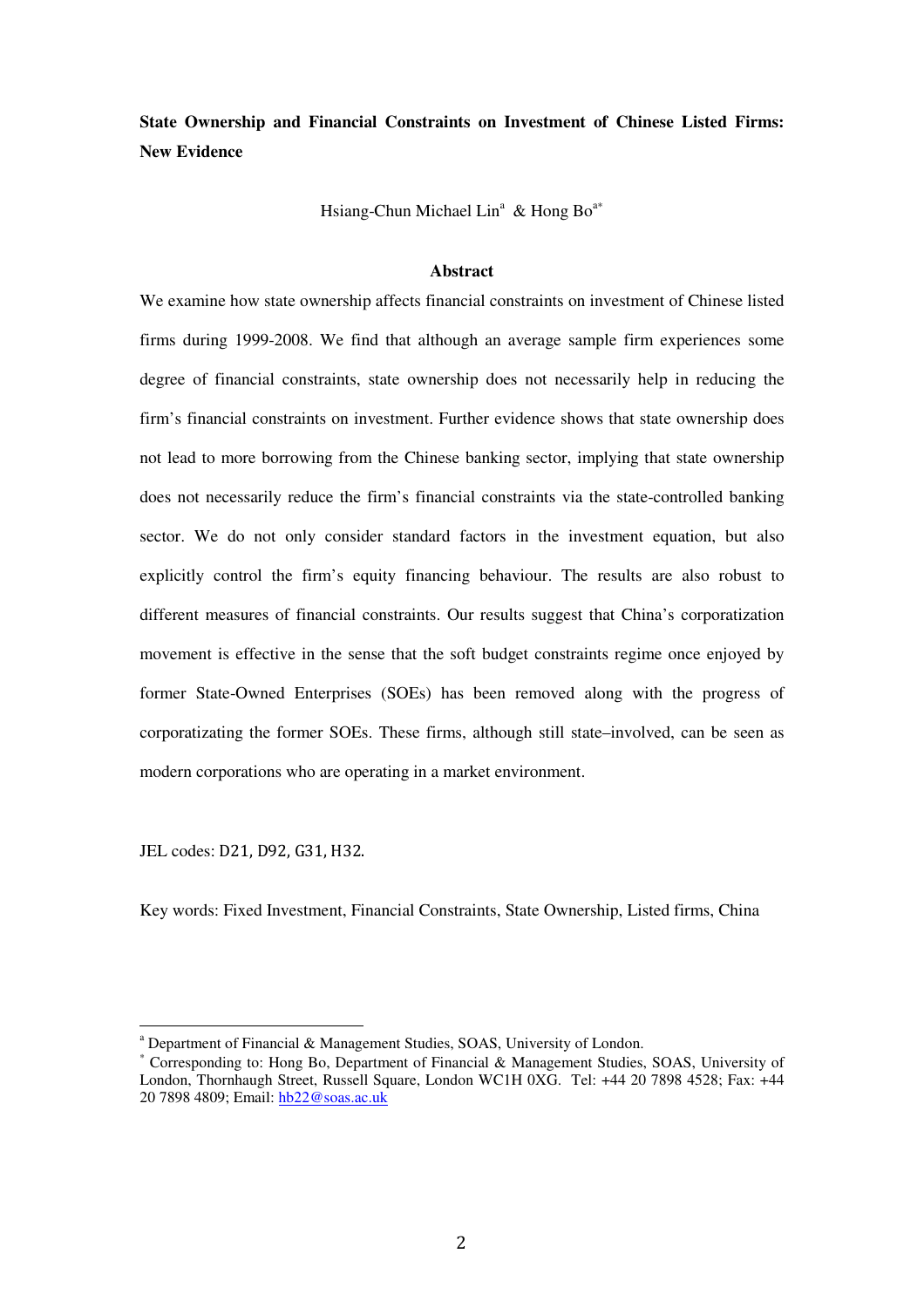#### **1. Introduction**

How state ownership affects the firm's real and financial activities has been drawing a lot of academic attention in the literature. One view concerns that state ownership damages corporate value mainly because government intervention brings about political objectives in corporate decision-making (Shleifer and Vishny 1994; 1998), while the other view argues that state–involved firms are more likely to receive preferential treatment from the government (e.g. Blanchard and Shleifer 2000). Particularly, the impact of state ownership on the financing behaviour of newly corporatized firms in transition economies stands out due to the historical connections between the former State-Owned Enterprises (SOEs) and sources of external financing available to these firms. Many previous researches based on transition firms document that firms that are state-owned in general experience less financial constraints on investment than firms with other types of ownership, such as those privately owned (e.g. Lizal and Svejnar 2002; Mickiewicz, Bishop, and Varblane 2004; Poncet, Steingress, and Vandenbussche 2008; Hericourt and Poncet 2009). This argument is centered on the accessibility of external financing for investment that these firms are able to gain in a transition economy where the state is still intervening in the allocation of capital. Hence the conventional view that state-involved firms are less subject to financial constraints is built upon the notion that in transition economies many banks still remain very much state influenced if not state-owned and these banks are often under government pressure concerning social objectives, such as preserving jobs, to offer state-related firms loans irrespective of their profitability.

Previous studies on Chinese state ownership had focused on the relation between state ownership and the firm's value/performance. The conclusion drawn by this stream of research is mixed: although some authors provide evidence that state ownership negatively affects the firm's value/performance (e.g. Sun and Tong 2003), state ownership is also found to promote firm value/performance under certain circumstances (e.g. Tian and Estrin 2008). Concerning the channels through which state ownership affects firm performance, many researchers claim that the negative effect of state ownership can be attributed to that the firm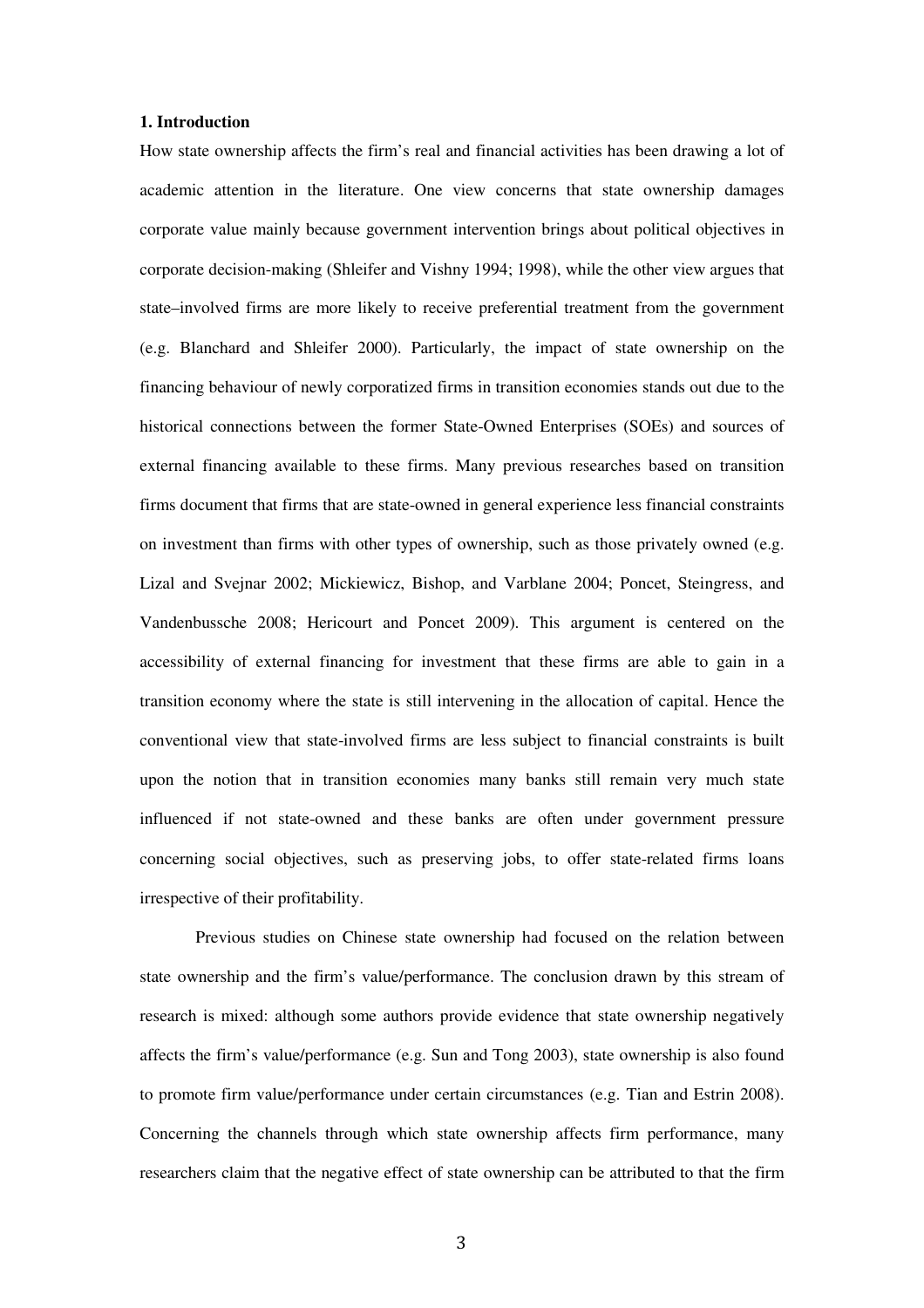is disturbed by the government's political objectives. The most often mentioned political objectives are related to retaining employment for the sake of social stability. Another channel through which state ownership affects firm performance is financing. Although the scale of research on investment financing of Chinese firms is modest, a few studies have found that firms being classified as state-owned are less prone to financial constraints on investment (e.g. Poncet, Steingress, and Vandenbussche 2008; Guariglia, Liu, and Song 2008). This conventional view on the relation between state ownership and the firm's financial constraints can be interpreted either way, i.e. it can be seen to support the notion that state ownership creates firm value since state intervention helps reduce financial pressure of the firm, or it can also be the case that state intervention continues to bring in soft budget constraints to state-involved firms despite of years of market transition, which damages the firm's profitability. In this paper, we provide new evidence on how state ownership affects financial constraints on investment of Chinese firms. Our central conclusion is that state ownership does not necessarily help in reducing financial constraints on investment for the firms that have been listed in China's stock markets. We argue that China's corporatization movement has been effective in the sense that the soft budget constraints regime once enjoyed by former SOEs has been removed along with the progress of corporatizing the former SOEs. These firms, although still state–involved, can be seen as modern corporations who are operating in a market environment.

To be able to provide some new insights on understanding the relation between state ownership and investment financing of Chinese listed firms, we distinguish ourselves from previous studies from the following aspects: Firstly, we exclusively focus on the listed firms with state ownership (the state-involved listed firms hereafter), while previous studies in the same line are mainly based on a mixture of listed and nonlisted firms in which the listed firms constitute only a small portion (e.g. Poncet, Steingress, and Vandenbussche 2008; Guariglia, Liu, and Song  $2008$ <sup>1</sup>. We believe that the impact of state ownership on the firm's financing constraints differs between listed and nonlisted firms. Listed firms are in general larger in size, more profitable, more transparent and have better corporate governance mechanisms.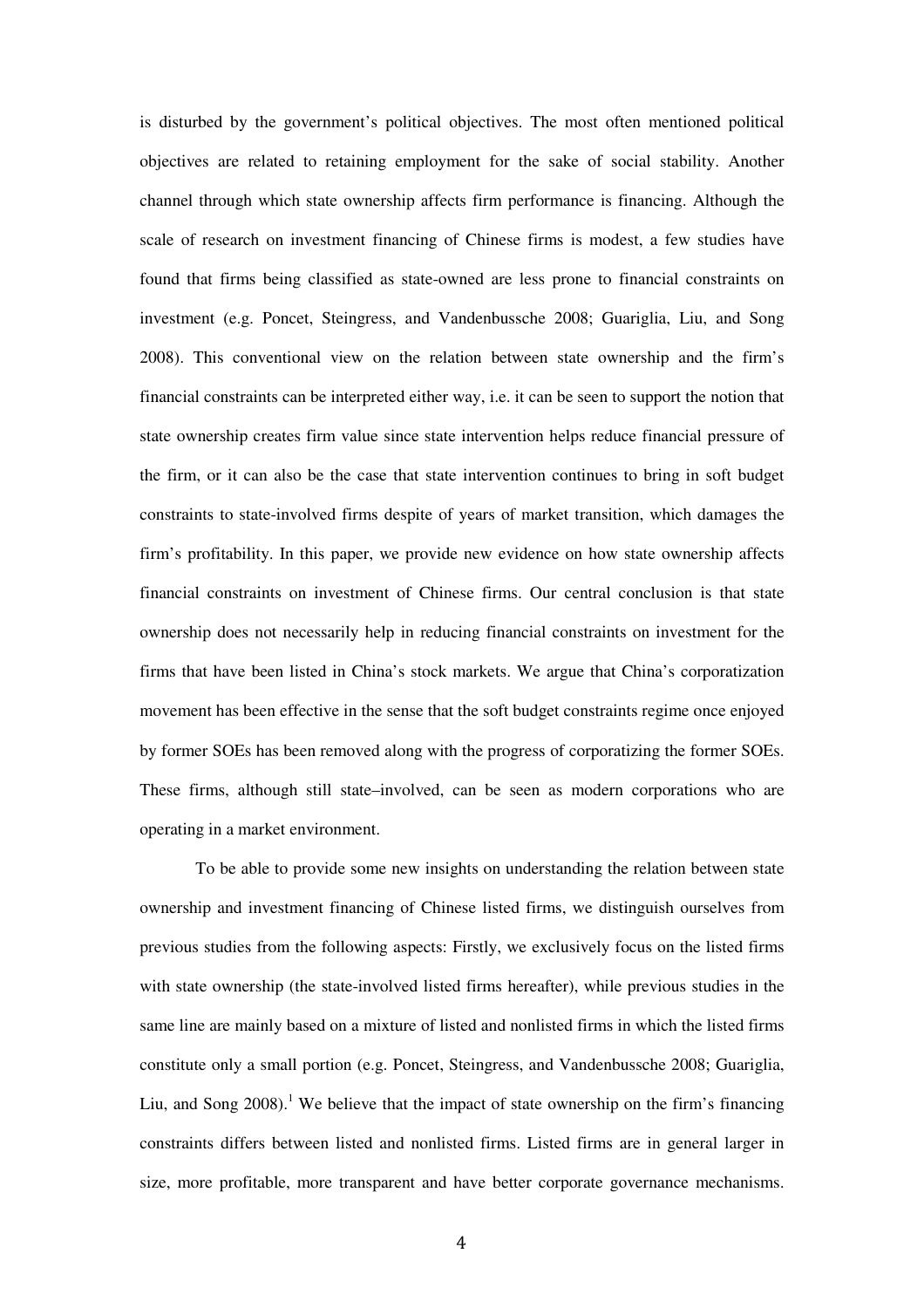Listed firms, although still state-involved, are more exposed to market scrutiny hence they have to be more responsive to the market environment than nonlisted firms. One distinguished feature of Chinese listed firms is that the state has been retaining its dominance in many of Chinese listed firms during our sample period of 1999 to 2008, which provides us with an opportunity to examine whether these firms after years of corporatization or partial privatization still enjoy no or less financial constraints as compared to other firms.

Secondly, our empirical analyses are based on an updated dataset covering 1999 to 2008. Previous studies have used the sample period up to 2005 (see Section 3.2. for the related literatures). The year 2005 and beyond is important for Chinese corporate behaviour since the reform of liquidating non-tradable shares took place in 2005, which is expected to improve corporate governance and change the behaviour of the controlling shareholders in Chinese listed firms. Therefore, examining the investment and financing behaviour of Chinese listed firms beyond 2005 will add value to the existing literature.

Thirdly, previous studies in this line have exclusively used the investment–cash flow sensitivity as the proxy for financial constraints on investment the firm faces. Considering the debates on the use of the investment–cash flow sensitivity (see Section 3.1), the results reported by previous studies require robustness check. In this paper we extend the existing studies by adopting an alternative proxy for financial constraints on investment. More specifically, we not only use the conventional measure of financial constraints on investment, namely the investment-cash flow sensitivity, but also apply a recently developed measure of financial constraints, i.e. the KZ index, to test the relation between state ownership and firm's financial constraints on investment.

Fourthly, when examining financial constraints on investment of the firm, we explicitly control for the impact of Seasoned Equity Offerings (SEOs) behaviour of the firm. The firm's equity financing behaviour after its Initial Public Offerings (IPOs) is relevant to the degree of financial constraints the firm faces because SEOs is another main source of external financing apart from bank loans in China. For example, Huang and Song (2006) report that more than 50% of financing of Chinese listed firms come from external sources,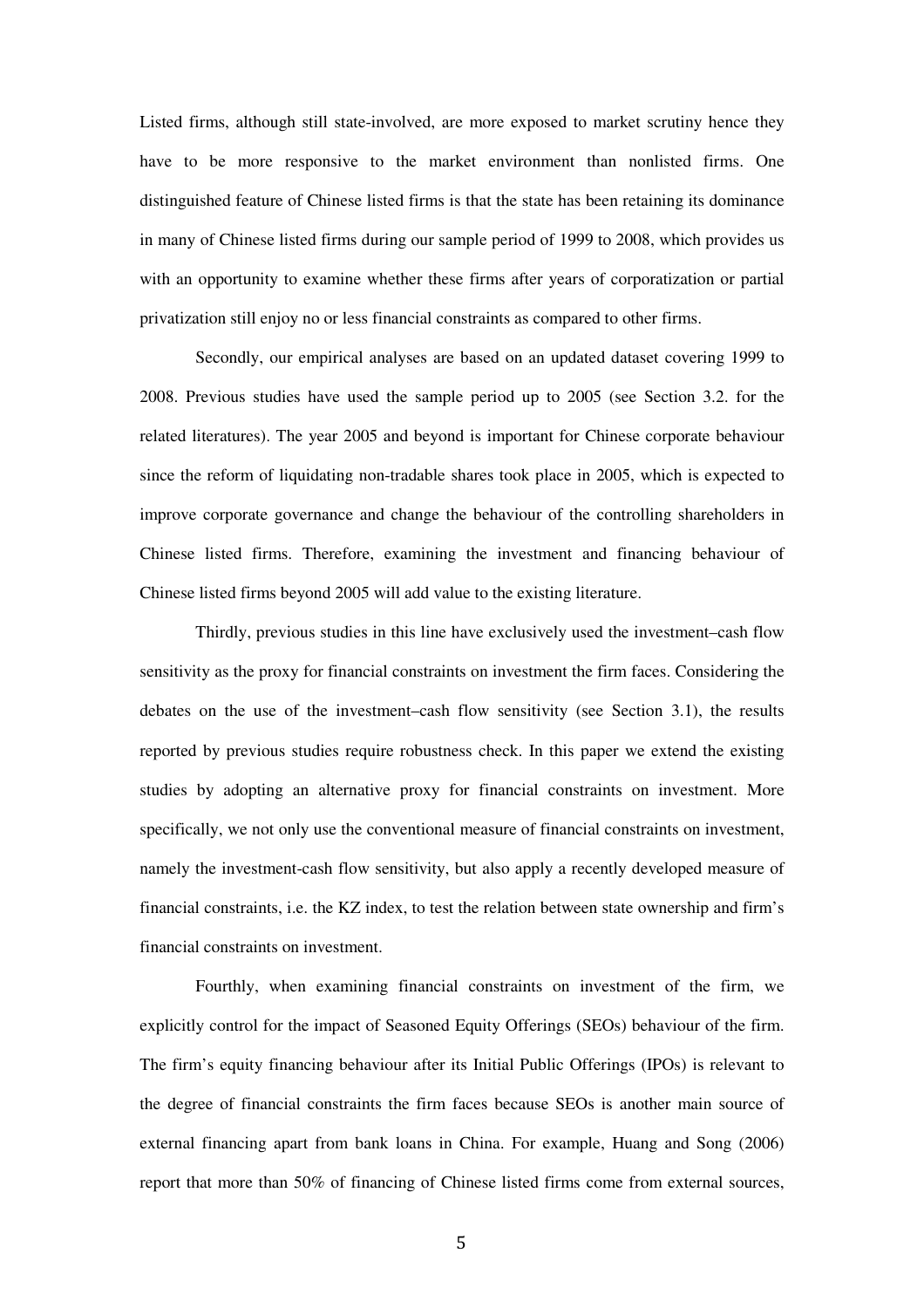and net equity financing makes up more than 50% of external financing, suggesting that Chinese firms very often use equity financing as a channel to raise external capital. Previous studies on financial constraints of Chinese firms have not taken into account the firm's equity financing behaviour.

Based on a panel of 1325 Chinese listed firms during 1999-2008, we found that although an average listed firm in our sample experiences a certain degree of financial constraints on investment, state ownership does not necessarily help in reducing financial constraints of the firm. We provide evidence that the listed firms either with the state as the largest shareholder or with higher direct state shares do not necessarily face no or less financial constraints. Our results are obtained by using the advanced system GMM estimation technique, which takes account of both endogeneity and heteroscedasticity problems in dynamic panel data models. The result is robust to both the conventional proxy for financial constraints, i.e. the investment-cash flow sensitivity, and a recently developed approach to proxy for financial constraints, i.e. the KZ index. The result is further supported by the evidence that state ownership does not bring in more bank loans to the sample firms, hence state ownership does not necessarily reduce the firm's financial constraints via the statecontrolled banking sector. Our result suggests that China's corporatization movement has been effective in the sense that the soft budget constraints regime once enjoyed by former SOEs has been removed along with the progress of corporatizating the former SOEs. These firms, although still state–involved, can be seen as modern corporations who are operating in a market environment.

In the next section, we briefly discuss the evolution of SOEs and the listed firms in China. In Section 3, we first review the standard literatures of financial constraints on investment, after which the relevant literatures in transition economies are evaluated. Section 4 sets up empirical models. Section 5 describes the data and presents summary statistics. Section 6 explains estimation methods. In Section 7 we present the estimation results of using the investment-cash flow sensitivity as a proxy for the firm's financial constraints. Section 8 concerns the estimation results of using the KZ index. Section 9 provides further robustness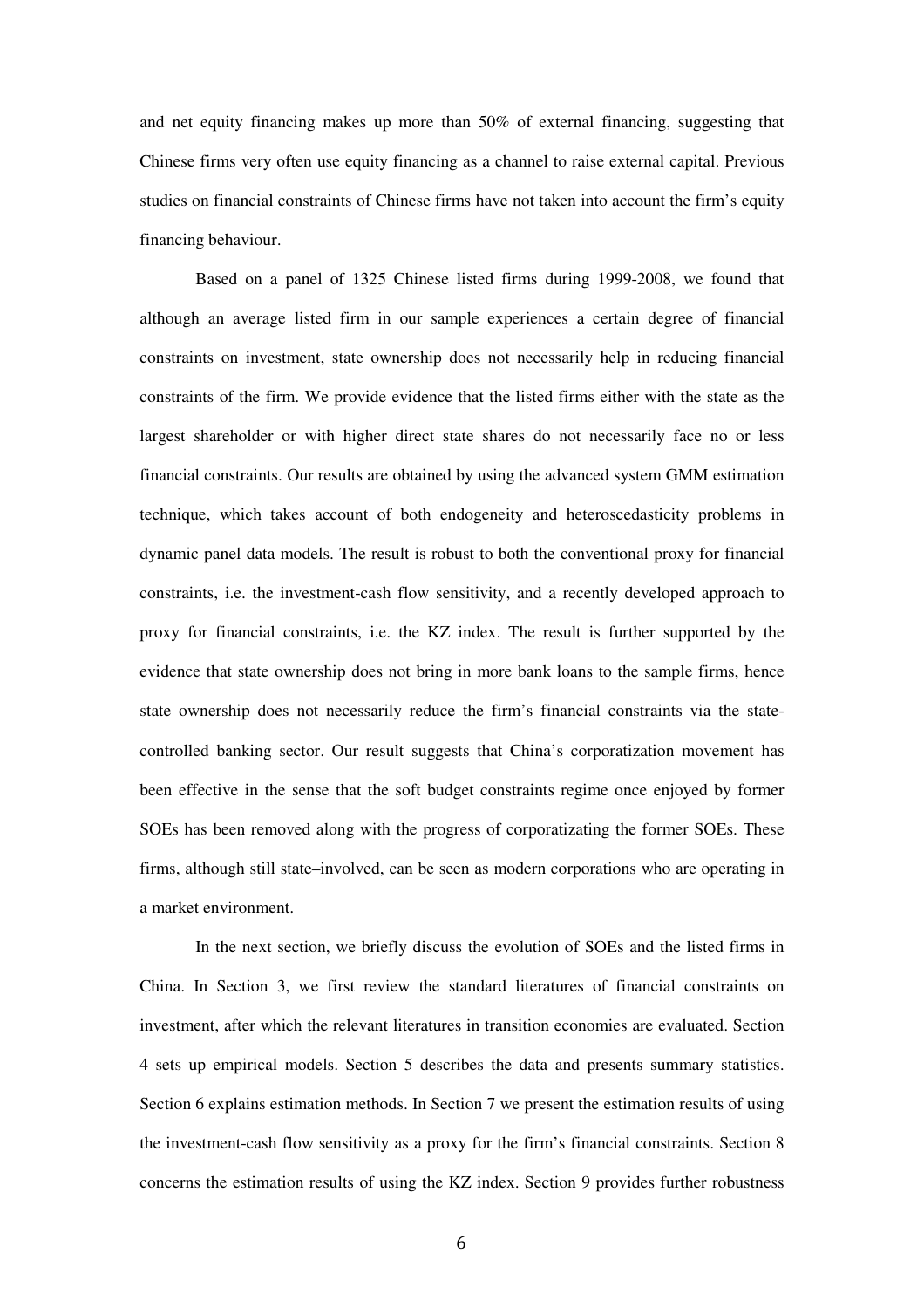results by testing the relation between the firm's borrowing and state ownership. Section 10 concludes.

#### **2. Background of Chinese state-involved listed firms**

Our main research objective in this paper is to examine the relationship between state ownership and financial constraints on investment of Chinese listed firms. It is important to first look at the evolution of SOEs in China because the majority of the Chinese listed firms were transformed from former SOEs, and many of them can still be regarded as state-owned depending on various definitions.<sup>2</sup>

Since the early 1990s, China has started its restructuring of large SOEs and about 1400 corporatized SOEs have since issued shares on either the Shanghai stock exchange or Shenzhen stock exchange (Li and Putterman 2008). At the start of the reform, the SOEs only sold about one-third of their equity capital onto the stock markets, with the remaining shares stayed non-tradable held by the state or the state-related legal persons. Not until 2005, transfers of non-tradable shares were only allowed among their holders through irregularly scheduled auctions and over-the-counter transactions. In 2005, the China Securities Regulatory Commission (CSRC) introduced the ownership split reform and the conversion of non-tradable shares into tradable shares became possible. Obviously, the arrangement of nontradable shares before 2005 was a persistent effort by the government to retain the ownership and financial controls over large SOEs. Even after the 2005 reform, there are still a significant amount of non-tradable shares in the listed firms due to the lock-up period and the restrictions on the amount of non-tradable shares to be sold to the market within a specific period of time. In general, there are still a large proportion of the listed firms remained very much statecontrolled or state-involved during our sample period (1999-2008).

Chinese listed firms have gradually established a modern corporate governance system thanks to the corporatization movement. In 1998, Chinese listed firms started formally and regularly to report corporate governance information. Additionally, the institution of Board of Directors was introduced around 2001. Hence it can be seen that the listed firms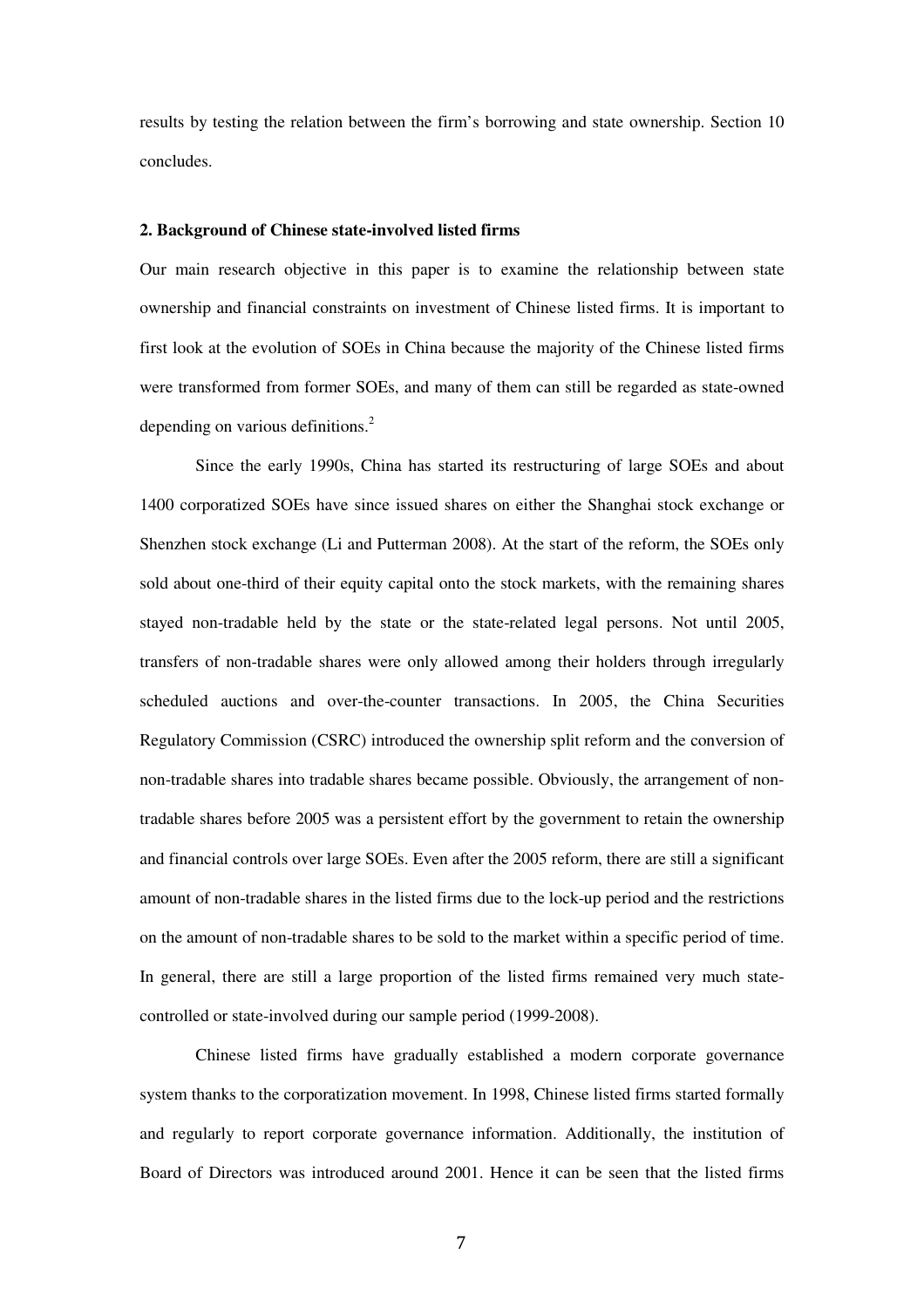have already had a formal corporate governance system in place during our sample period (1999-2008). Evidence shows that Chinese former SOEs have significantly improved their performance after their IPOs (Wei et al. 2003). It has also been documented that investments increased significantly, while debt to assets and long-term debt to equity ratios significantly decreased (Chen, Firth and Rui 2006). In general, while social objective concerns still play a role in corporate decision making, the behaviour of Chinese listed firms, although still stateinvolved, have been moving towards more profit-oriented. For example, in terms of dwelling houses and welfare facilities investments, Bo, Li, and Toolsema (2009), based on a panel of Chinese firms during 1995-1999, find that although social objectives still dominate profit concerns in SOEs' social welfare investment decisions, the firms have become more and more profit motivated along with the progress of China's transition. The overall implication is that the investment behaviour of Chinese listed firms has been gradually transforming to less driven by government objectives with respect to both real and financing decisions.

As far as sources of investment financing are concerned, in China, other than equity financing, the main source of external finance for listed firms is bank loans since the corporate debt markets were still underdeveloped (Firth, Lin, and Wong 2008). Given the highly regulated banking sector, major banks in China still remain largely state-owned and were until 1998 instructed not to lend to private firms (Poncet, Steingress, and Vandenbussche 2008). However, after 1997, China's policy makers faced serious challenges as well as powerful lessons from neighboring economies that were suffering from the 1997 Asian financial crisis. State banks have tightened their lending standards and began to behave more like commercial banks, and in the meantime, the government became more willing to let ailing SOEs fail (Naughton 2007). The attitude of these banks towards SOEs, particularly to the listed SOEs has since been becoming less obligatory of policy lending. The resulting trend more or less coincides with our finding in this paper that firms having large state ownership presence are not necessarily guaranteed to face less or no financial constraints as previous studies suggested.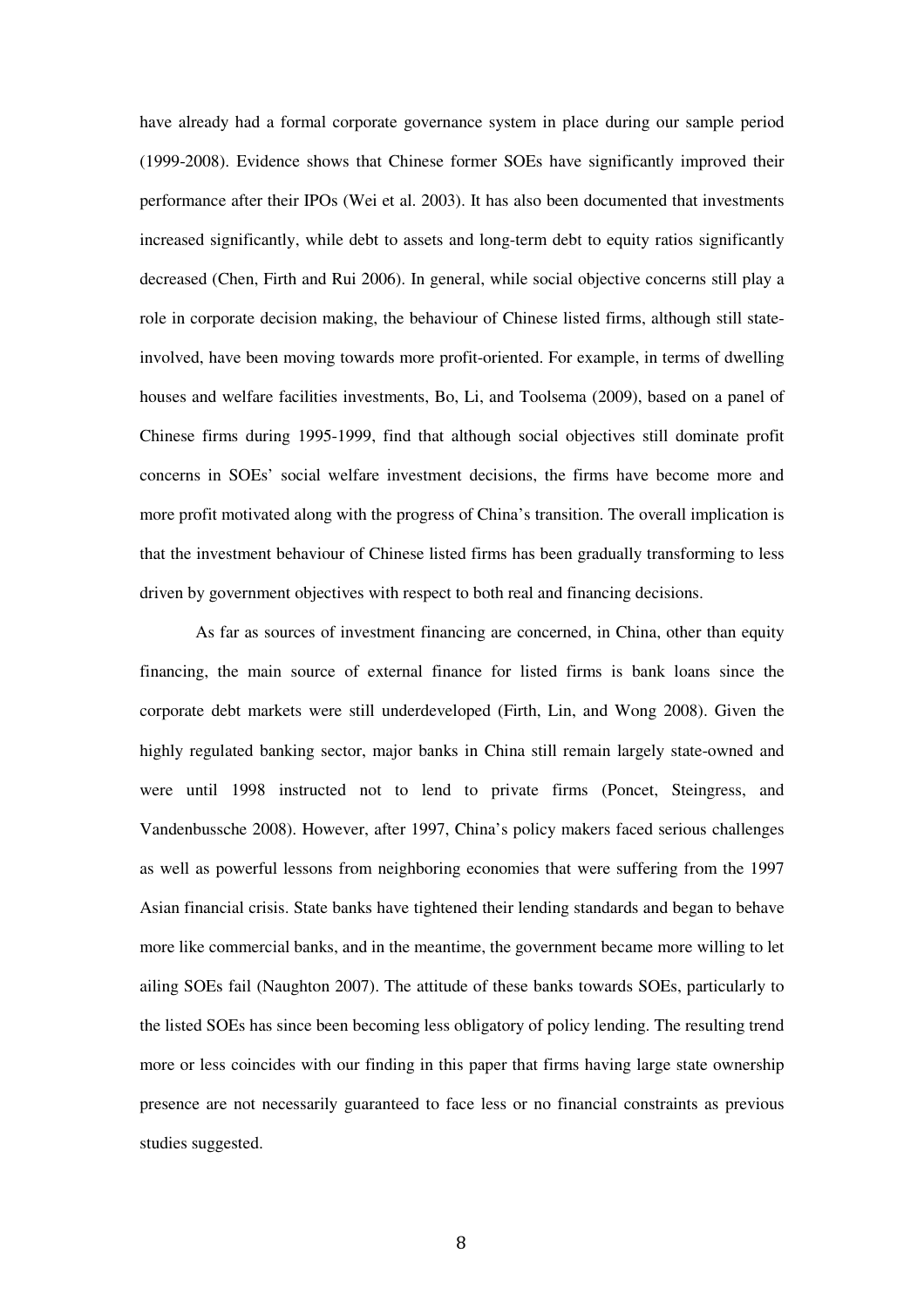#### **3. Literature review of financial constraints on investment**

## **3.1. Standard literatures**

Under the assumption of perfect capital markets, the Modigliani-Miller theorem (1958) suggests that the value of a firm is irrelevant of its capital structure. In other words, the investment behaviour of a firm is independent of its financing decisions as internal and external funds are perfect substitutes. Nonetheless, in the presence of capital market imperfections, a firm's investment decisions will be determined by the financial constraints it may be facing. Myers and Majluf (1984) argue that the problem of asymmetric information on the prospects of investment projects between managers and outside investors, under the assumption that managers maximize shareholders' wealth, will lead to adverse selection, and consequently outside investors will demand a premium if they are to invest in the firm. Therefore, there is a perceived wedge between the costs of internal and external funds stemmed from informational and contracting problems (Greenwald, Stiglitz, and Weiss, 1984; Myers and Majluf, 1984). Consequently, firms will forgo some investments with positive net present value because the cost of financing such investments using external funds is too high, and as a result it would lead to underinvestment.

Empirical test of financial constraints on investment was pioneered by Fazzari, Hubbard, and Petersen (1988) (thereafter FHP), in which the authors incorporate cash flow as a measure of internal fund in a Q-model of investment and use a priori classification of firms based on the firm's dividend payout ratio. FHP (1988) document that firms with low dividend payout, which are believed to be potentially more financially constrained, exhibit a high sensitivity of investment to cash flow. This investment sensitivity of cash flow is interpreted as evidence of financial constraints on investment. Following FHP (1988), similar studies appeared in this stream of researches on the investment-cash flow sensitivity as an indication of financial constraints. For instance, Hoshi, Kashyap and Scharfstein (1991) find that firms affiliated with *keiretsu* (industrial groups) in Japan have weaker sensitivity of investment to liquidity measures, and argue that these firms face less financial constraints because of their close relationship with the main banks inside *keiretsu* that reduces the problem of asymmetric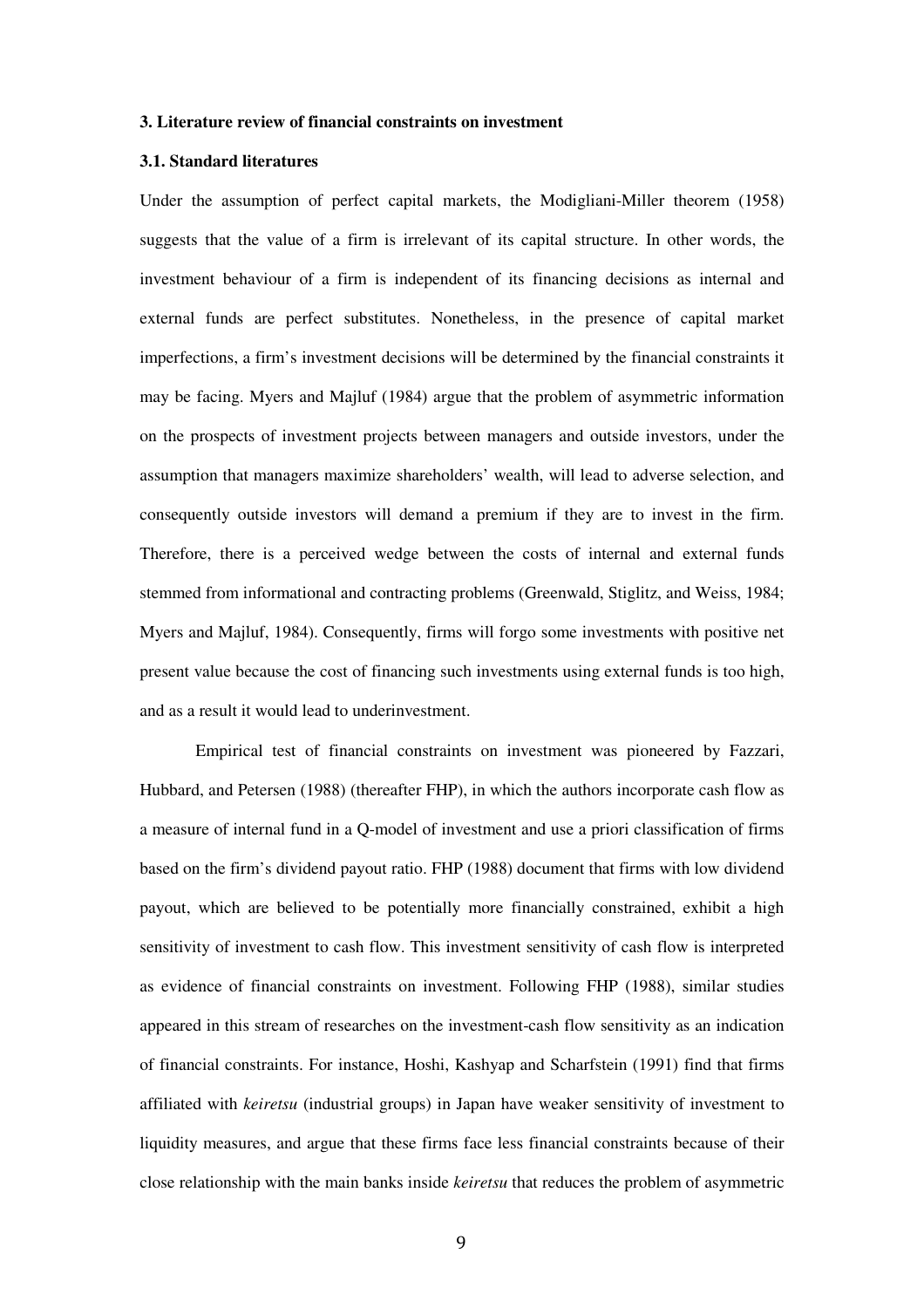information. Devereux and Schiantarelli (1990) find that cash flow is a more important factor in investment for younger firms than for older firms based on a sample of 720 UK manufacturing firms during 1969-1986. They postulate that this is because information asymmetries are likely to be severer for younger firms. Overall, evidence from these empirical studies has suggested that for firms considered a priori to be more (less) financially constrained are found to have stronger (weaker) sensitivity of investment to cash flow-type variables.

Nevertheless, taking a significant correlation between investment and internal funds or most commonly the investment-cash flow sensitivity as an indication of financial constraints on investment is not without criticism. In an in-depth study on the sample firms used by FHP (1988), Kaplan and Zingales (1997) (thereafter KZ) argue that the firms identified as financially constrained in FHP (1988) are actually not constrained at all. They find that firms taken to be less financially constrained by FHP's (1988) in fact have significantly higher investment-cash flow sensitivity than firms appeared to be more constrained. KZ (1997) challenged that firms having higher investment-cash flow sensitivity cannot be taken as evidence of being more financially constrained. In response to KZ (1997), Fazzari, Hubbard, and Petersen (2000) in turn criticized the theoretical model adopted by KZ (1997). The debate on whether the investment-cash flow sensitivity is a good proxy for financial constraints on investment remained inconclusive. Nevertheless, more recent papers have offered further supporting views on the use of the investment-cash flow sensitivity as an indication of financial constraints. For example, Allayannis and Muzomdar (2004) argue that the findings from KZ (1997) are a result of the inclusion of firms in distress defined by negative cash flow observations as well as a few influential observations in a small sample. In addition, Chirinko and Kalckreuth (2003) also find evidence consistent with FHP (1988) that firms that are financially constrained as identified by their creditworthiness, exhibit higher investment-cash flow sensitivities.

In this paper, we not only use the conventional measure of financial constraints on investment, namely the investment-cash flow sensitivity, but also the recently developed KZ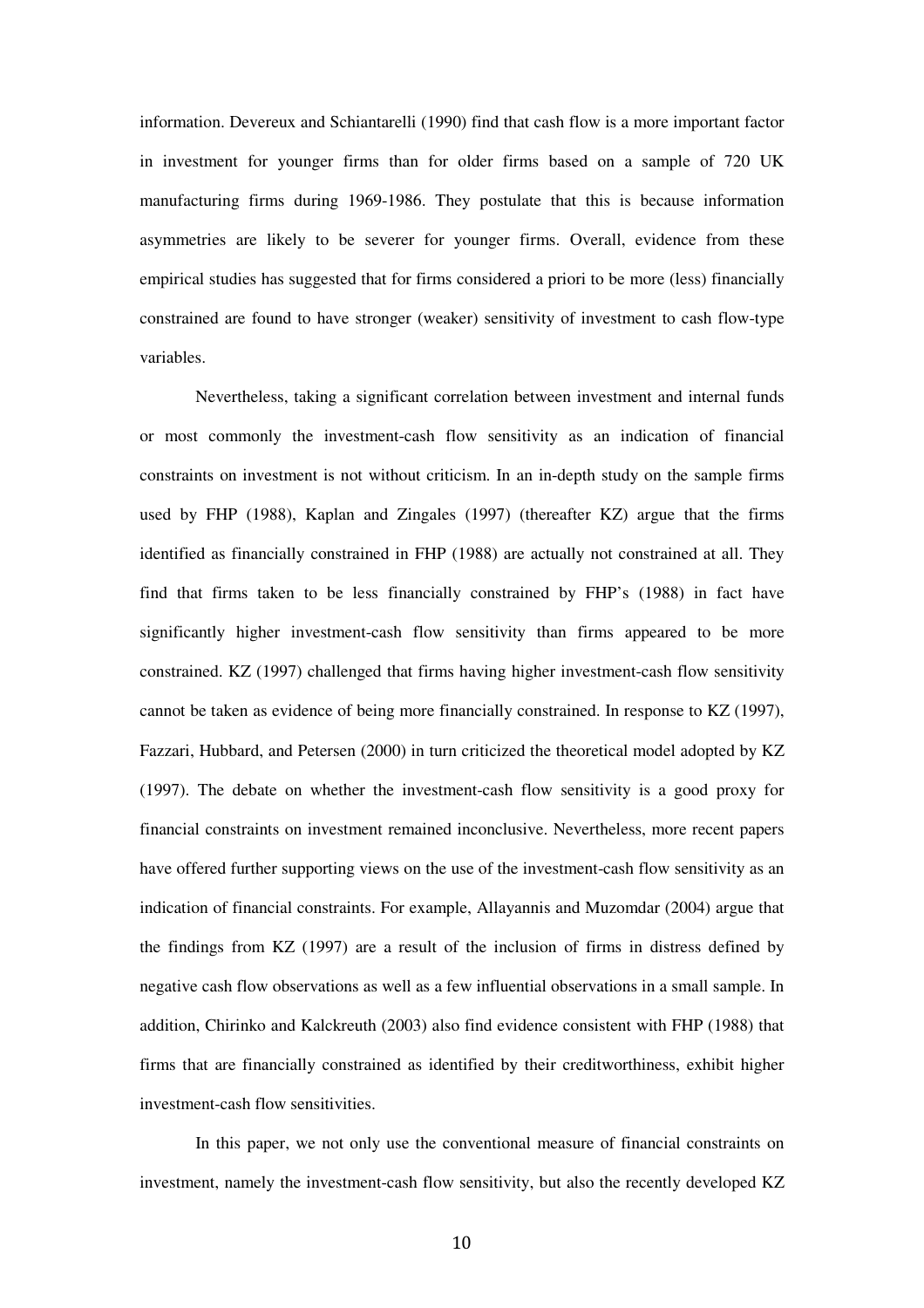index of financial constraints to test the relation between state ownership and firm's financial constraints on investment. We will discuss the KZ index in detail in Section 7.

#### **3.2. Relevant literatures in transition economies**

In line with the standard literature of financial constraints on investment, a few studies have touched on the issue of the investment behaviour of privatized or corporatized former SOEs in transition economies. For example, Lizal and Svejnar (2002) using quarterly panel data on industrial firms in Czech Republic find that SOEs and former SOEs were less profitable and received more bank credits. Their results show that during the transition period these firms invested at a higher rate than more profitable counterparts and operated under the soft budget constraint as indicated by insignificant coefficients on profit in the investment equation. In the case of China, Poncet, Steingress, and Vandenbussche (2008) argue the presence of "political-pecking order" in credit allocation in Chinese firms. With a dataset of more than 20,000 firms in China during the period of 1998-2005, they classified the firms into different groups according to their types of ownership. The categories include private firms, SOEs, collective owned enterprises (COEs), and foreign invested enterprises, where a firm is classified as an SOE if the state owns either directly or indirectly more than 25 percent of the shares. In their regression estimations, they also considered COEs as SOEs, because of COEs' direct association with local governments, and pooled them together in the estimations. Based on separate estimations for each subgroup by Ordinary Least Squares (OLS), Instrumental Variables (IV) and Fixed Effect estimators and using cash flow as a proxy for internal finance in their investment equations, they find insignificant coefficients for cash flow for SOEs and foreign invested firms but positive and significant coefficients for cash flow for private firms. Poncet, Steingress, and Vandenbussche (2008) argue that their results indicate that while private firms in China face sever financial constraints on their capital investments, SOEs (defined in their way) and foreign invested firms do not face such constraints. Guariglia, Liu, and Song (2008) obtain similar results base on 407,096 mainly unlisted firms over the period of 2000-2005. Using a dynamic assets growth model augmented with cash flow as a proxy for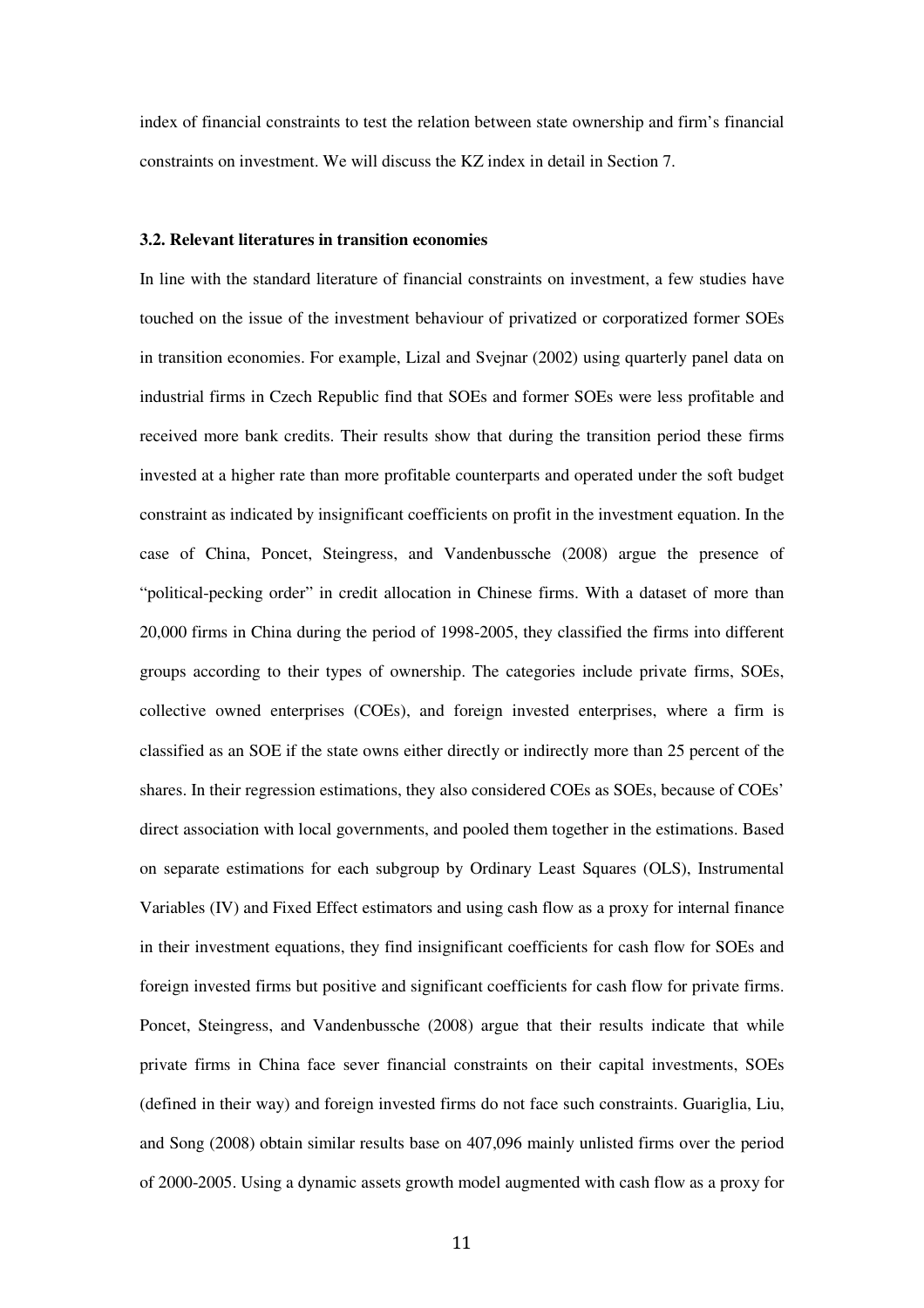internal finance and based on subsample groups classified by the firm's largest shareholder. In this paper, firms were also classified into the same 4 groups as in Poncet, Steingress, and Vandenbussche (2008), but with different criteria. For example, firms with legal persons or individuals as the largest shareholder are classified as private firms. SOEs are firms with the state being the largest shareholder. They report that SOEs' total assets growth, which encompasses firm investment, is not affected by cash flow. Again, their finding suggests that SOEs are not bounded by financial constraints, as stated by Guariglia, Liu, and Song (2008) that "probably because of the important role they (SOEs) play in absorbing surplus labor and helping to maintain social stability, which guarantees them unlimited loans from the state banks".

Firth, Lin, and Wong (2008) examine how state ownership affects the monitoring and disciplinary effect of leverage on investment with a sample of 1203 Chinese listed firms during the period of 1991 to 2004. Using fixed effect and instrument variable estimations, they find that the firms in their sample with a higher percentage of state ownership, defined by the sum of state shares and state-owned legal person shares, have a weaker negative relation between leverage and investment, suggesting a weaker monitoring role of debt in the firm with higher state ownership. They argue that the lending policy of state-owned banks in China is more lenient towards firms with greater state shareholding than those with smaller state shareholding.

In sum, previous studies have found that firms with large state ownership in transition economies are not or less subject to financial constraints and these firms may still enjoy some degree of soft budget constraint thanks to the state's social objectives. However, as we mentioned earlier, three important factors are important to mention in evaluating previous studies. Firstly, the datasets used in previous studies usually have not exclusively focused on the listed firms, and even if these firms were included, they only formed a very small part in the samples. The findings of these studies may be restricted to traditional state-owned firms in China as opposed to former SOEs that made to be corporatized. Secondly, these previous studies have exclusively relied on the investment–cash flow sensitivity as the proxy for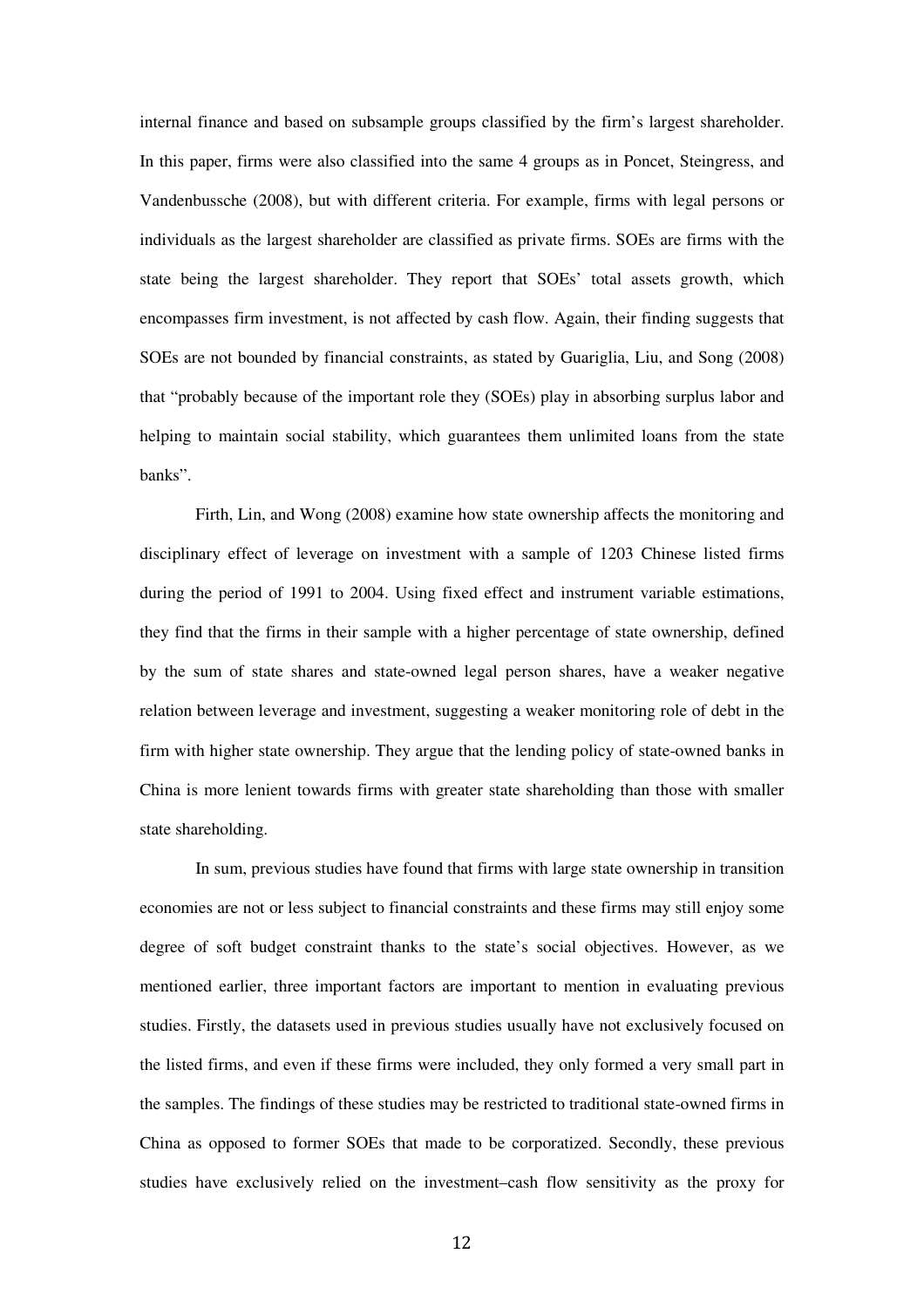financial constraints the firm faces. Considering the debates on the use of the investment–cash flow sensitivity (see Section 3.1), the results reported by these studies require robustness test. Thirdly, previous studies have not controlled for the firm's seasoned equity financing behaviour when examining financial constraints of the firm. Finally, as we can see that the sample period in the previous studies does not cover the period after 2005 when the reform of liquidating non-tradable shares took place.

## **4. Empirical specifications**

In a benchmark investment equation, we combine the accelerator type investment model and the Q-model of investment. Market based variables such as Tobin's Q may be problematic since the stock markets in mainland China are still not very well developed and the changes in stock prices may not truly reflect the changes of a firm's fundamental value, thus we use both sales growth rate and Tobin's Q to capture investment fundamentals. We also include the lagged term of investment to take into account the dynamic nature of investment. The benchmark empirical investment equation is:

$$
\left(\frac{I}{K}\right)_{i,t} = \beta_1 \left(\frac{I}{K}\right)_{i,t-1} + \beta_2 Sales_{i,t-1} + \beta_3 Q_{i,t-1} + \beta_4 \left(\frac{CF}{K}\right)_{i,t-1} + \beta_5 \left(\frac{D}{K}\right)_{i,t-1} + \beta_6 State_{i,t-1}
$$
  
+  $\beta_7 Size_{i,t-1} + \beta_8 SEO_{i,t-1} + f_i + f_t + \varepsilon_{i,t}$ 

(1)

The subscript *i* identifies individual firms, and the subscript *t* represents current year. Investment, *I,* is measured as the fixed assets for current year minus the fixed assets for previous year plus depreciation; *K* is the total assets as a proxy for the level of capital stock. *Sales* is the annual growth rate of sales used to capture the accelerator effect. *Q* is Tobin's *Q*, representing the firms' further investment opportunities. Taking into account the non-tradable shares in Chinese listed firms, Tobin's *Q* in this paper is calculated as the sum of the year-end market value of tradable shares, book value of non-tradable shares, book value long-term and short-term debts, divided by the year-end total assets. The value of non-tradable shares is the product of the ratio of non-tradable shares to total shares and the book value of the firm's net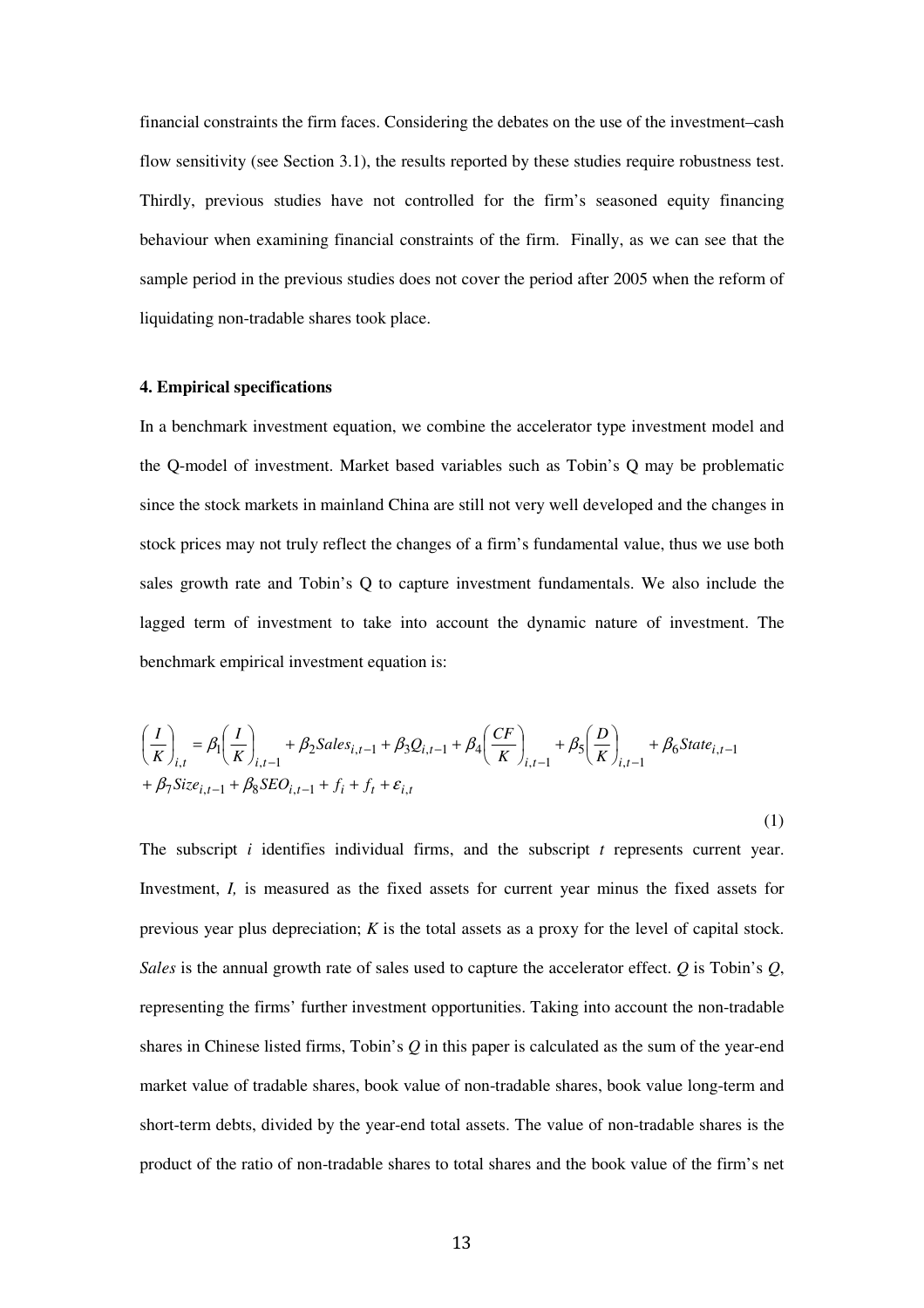assets. The key variable in empirical model (1) is cash flow scaled by total assets of the firm, *CF/K*, where *CF* denotes cash flow and is the net profit plus depreciation. The estimated coefficient for *CF/K* represents the investment-cash flow sensitivity, which is commonly used in the literature as a measure of financial constraints. A positive and statistically significant coefficient for *CF/K* would present the existence of financial constraints on investment. The leverage variable, *D/K*, is the ratio of total debt to total assets, which is included to control for the effect of borrowing on investment. *State* is the ratio of shares held by the state to total shares of the firm, where state share includes both the shares held by the central government and the shares held by the government related legal persons. *Size* is firm size, measured by the natural logarithm of the firm's total assets. In addition, to control for the effect of equity financing, we construct a dummy variable for the firm, *SEO*, which takes the value of one if the firm has conducted Seasoned Equity Offerings (SEOs) in the sample period, and zero otherwise. Considering that current investment decision-making is based on past information, we use the observations lagged one period (t-1) for all explanatory variables on the right hand side in equation (1).  $f_i$  and  $f_t$  are time effects and firm effects, respectively.  $\varepsilon_{i,t}$  is the error term.

Our main objective is to check whether the listed firms having a larger presence of state ownership face lesser degree of financial constraints on investment. Following a similar methodology in Firth, Lin, and Wong (2008), we test the effect of state ownership on the investment-cash flow sensitivity by adding an interactive term between cash flow and a measure of state ownership. We first use a dummy variable *DState* that equals one if the largest shareholder of the firm is the state. Later we also use the ratio of state shares *State* to check the robustness*.* We believe that by adding an interactive term in our estimation rather than splitting firms into subsamples, we exploit the continuous nature of shareholdings data as our dataset shows that transfers of state-owned shares occurred fairly frequently during the sample period. The investment equation with the interactive term between cash flow and the state ownership dummy is: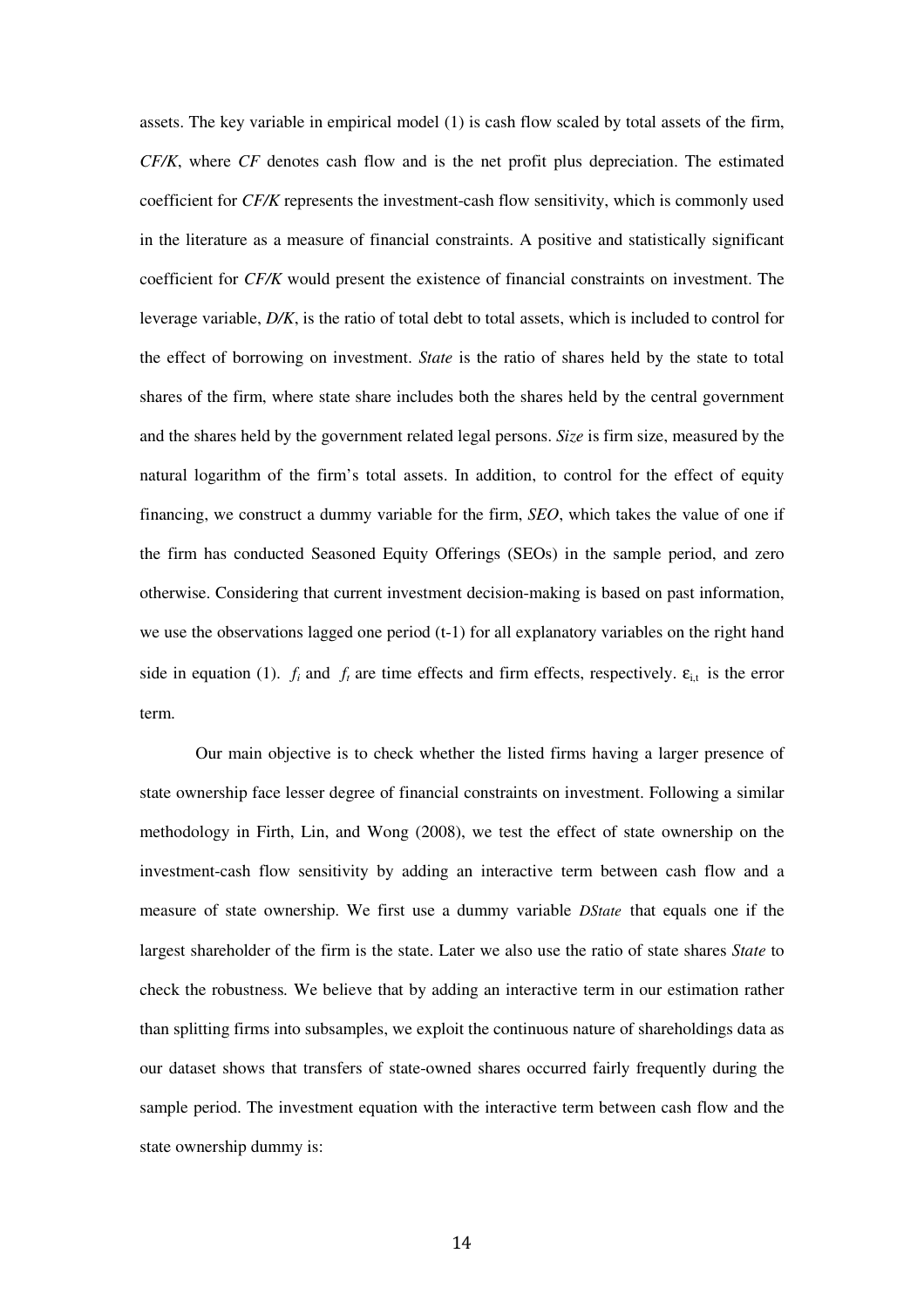$$
\left(\frac{I}{K}\right)_{it} = \beta_1 \left(\frac{I}{K}\right)_{i,t-1} + \beta_2 Sales_{i,t-1} + \beta_3 Q_{i,t-1} + \beta_4 \left(\frac{CF}{K}\right)_{i,t-1} + \beta_5 \left(\frac{CF}{K}\right)_{i,t-1} \times DState_{i,t-1} + \beta_6 \left(\frac{D}{K}\right)_{i,t-1} + \beta_7 State_{i,t-1} + \beta_8 Size_{i,t-1} + \beta_9 SEO_{i,t-1} + f_i + f_t + \varepsilon_{it}
$$
\n(2)

To check the robustness, we replace the state ownership dummy in the interactive term in the empirical model (2) with the state ownership ratio. This is to test the effect of having higher ratio of state shareholding on firms' financial constraints on investment. The estimation equation is then:

$$
\left(\frac{I}{K}\right)_{it} = \beta_1 \left(\frac{I}{K}\right)_{i,t-1} + \beta_2 Sales_{i,t-1} + \beta_3 Q_{i,t-1} + \beta_4 \left(\frac{CF}{K}\right)_{i,t-1} + \beta_5 \left(\frac{CF}{K}\right)_{i,t-1} \times State_{i,t-1} + \beta_6 State_{i,t-1} + \beta_7 \left(\frac{D}{K}\right)_{i,t-1} + \beta_8 Size_{i,t-1} + \beta_9 SEO_{i,t-1} + f_i + f_t + \varepsilon_{it}
$$
\n(3)

#### **5. Data and Descriptive Statistics**

The balance sheet and income statement variables used in this study are obtained from *Sinofin*, a financial information service company established by China Center for Economic Research (CCER) at Peking University. The ownership structure data are obtained from the GTA Research Service Center in Shenzhen. Our dataset contains 1325 non-financial firms that are listed on either the Shanghai Stock Exchange or the Shenzhen Stock Exchange. Firms in the financial service sector are not included in the dataset since they have rather different investment behaviour, and by excluding them the sample is more homogenous. Moreover, we drop some observations with extreme values since they appear to be obvious outliers. Firms with only three years or less of time-series data are also dropped as sufficient observations over time are needed for the system GMM estimation. The dataset covers observations from 1999 to 2008, in which 819 firms have annual data for the full period, 129 firms have annual data for 2000-2008, 79 firms have annual data for 2001-2008, 72 firms have annual data for 2002-2008, 66 firms have annual data for 2003-2008, 99 firms have annual data for 2004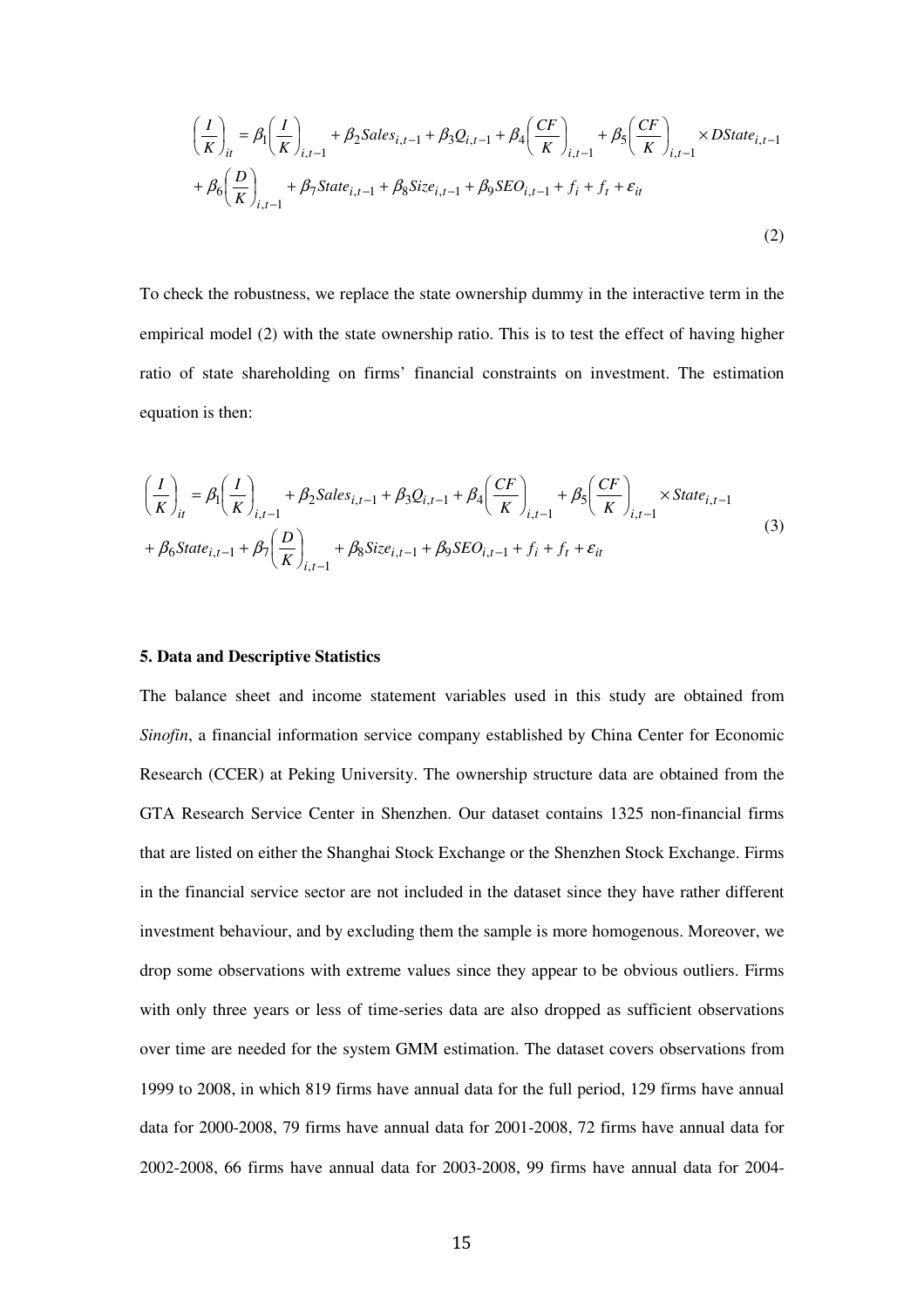2008, and 61 firms have other distribution patterns. For the industry distribution, there are 7029 observations in the manufacturing sector, 908 observations in the wholesale and retail sector, 711 observations in the information technology sector, 516 observations in the electric power, gas and water production and supply sector, 493 observations in the real estate sector, 493 observations in the transport and storage sector, 309 observations in the agriculture, forestry, livestock farming and fishery sector, 226 observations in the construction sector, 171 observations in the mining sector, 108 observations in the communication and cultural industry, and 778 observations in other industries. The final unbalanced panel consists of 11,742 firm-year observations.

Table 1a presents summary statistics for the whole sample. The average ratio of investment to total assets is 0.1413. The average Tobin's Q is 0.7044. The mean ratio of cash flow to total assets is 0.1351. The average ratio of state ownership is about  $32\%$ , which confirms the notion of significant presence of state ownership in Chinese listed firms. The mean sales growth rate is 24.41%, which indicates strong growth opportunities in China during the sample period. The average total debt to total assets ratio is 0.5517, implying Chinese listed firms' high dependency on loans. Finally, the majority of the sample firms have used equity financing (*SEO* = 1) during the sample period.

From table 1b and 1c, we can see that firms with the state as the largest shareholder have higher average ratio of investment to total assets, 0.1971 as compared to firms in which the state is not the largest shareholder (0.1099). In addition, firms with the state as the largest shareholder seem to be more capable of generating internal funds, with average cash flow to total assets ratio of 0.1866 as compared to their counterparts (0.1050). This may be due to the fact that most firms, which are still largely retained by the state, operate in key strategic sectors and still enjoy their monopolistic position. The mean sales growth rate is also higher for firms that have greater state influence, with 26.08% as compared to their counterparts (23.47%). The average Tobin's Q is also higher for firms with the state as the largest shareholder. Interestingly, the average total debt to total assets ratio is higher for non-statecontrolled firms.<sup>3</sup>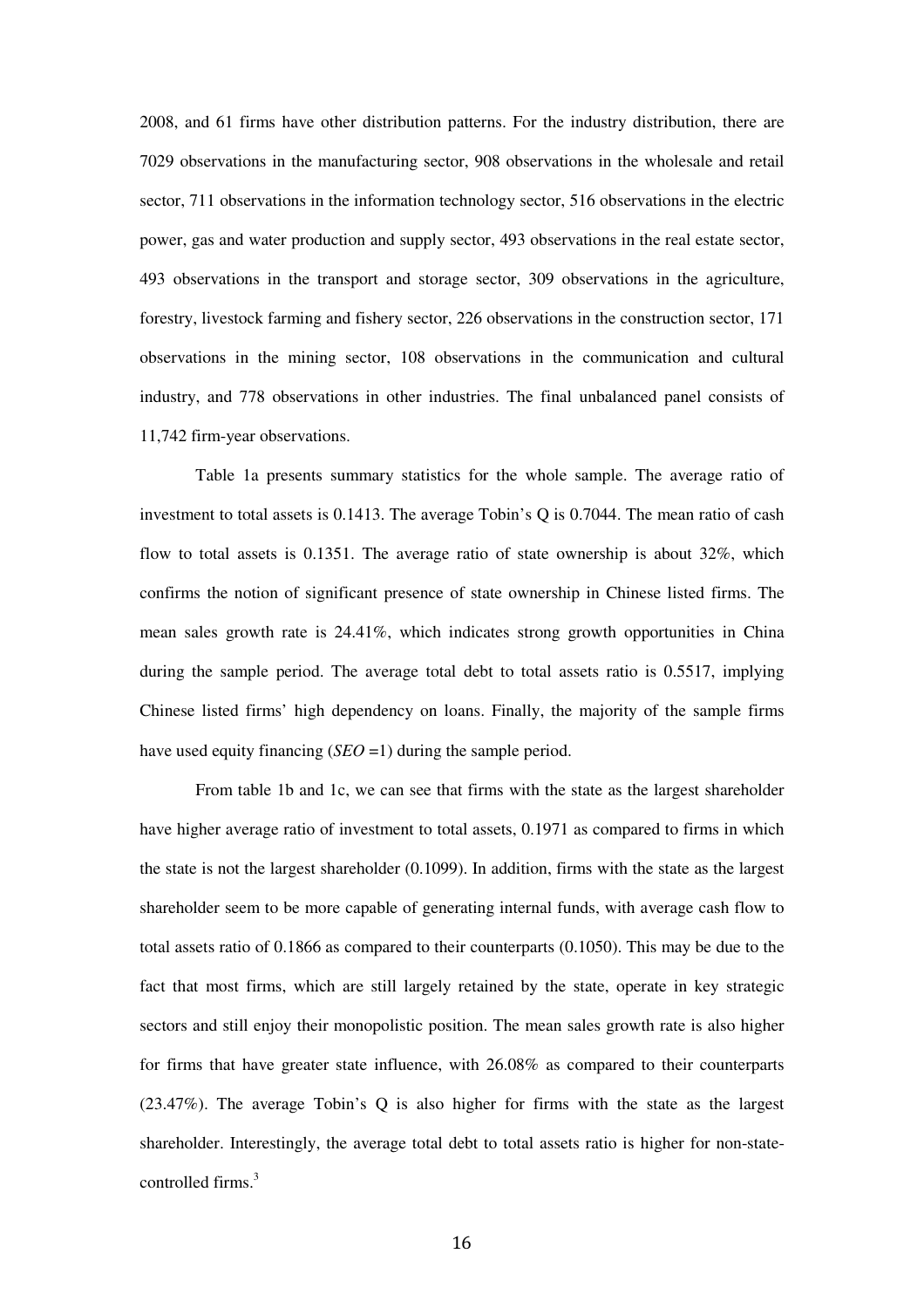#### **6. Estimation Method**

Given that the investment behavior of firms is affected by profitability and hence a firm's cash flow, and in response a firm's profitability or cash flow may also be influenced by its investment decisions, endogeneity problems are very likely to arise in the investment equation. Moreover, considering the dynamic nature of the investment relationship, the presence of the unobserved individual firm fixed effects, the possibility that some explanatory variables are endogenous, and a short unbalanced panel, the system Generalized Method of Moments (GMM) estimator developed by Blundell and Bond (1998) is employed to estimate the investment equations. We choose to use system GMM estimator instead of the firstdifferenced GMM estimator because first-differenced GMM estimator has been found to produce unsatisfactory results particularly in the case of a large sample of firms observed over a small period of time (Mairesse and Hall 1996). Blundell and Bond (1998) argue that the poor results may be due to weak instruments sets generated from the variables' highly persistent time series and therefore that the lagged levels are only weakly correlated with subsequent first differences, which can result in large finite sample biases.

We use xtabond2 created by Roodman (2009) in *Stata* to conduct the system GMM estimations for our sample. In the estimations we include time dummies to control for macroeconomic effects, and in addition, industry dummies are added to control for industry effects. We use lagged observations of the variables on the right-hand side of the equations as instruments for the first differenced equations. For levels equations, we use lagged differences of variables on the right-hand side of the equations as instruments. We use two-step estimator rather than one-step estimator since it provides with more efficiency (Windmeijer, 2005).

## **7. Estimation results using the investment-cash flow sensitivity as a proxy for financial constraints on investment**

The system GMM results of estimating the empirical models (1)-(3) are presented in Table 2. We first look at the model performance for our GMM estimations, namely the Arellano-Bond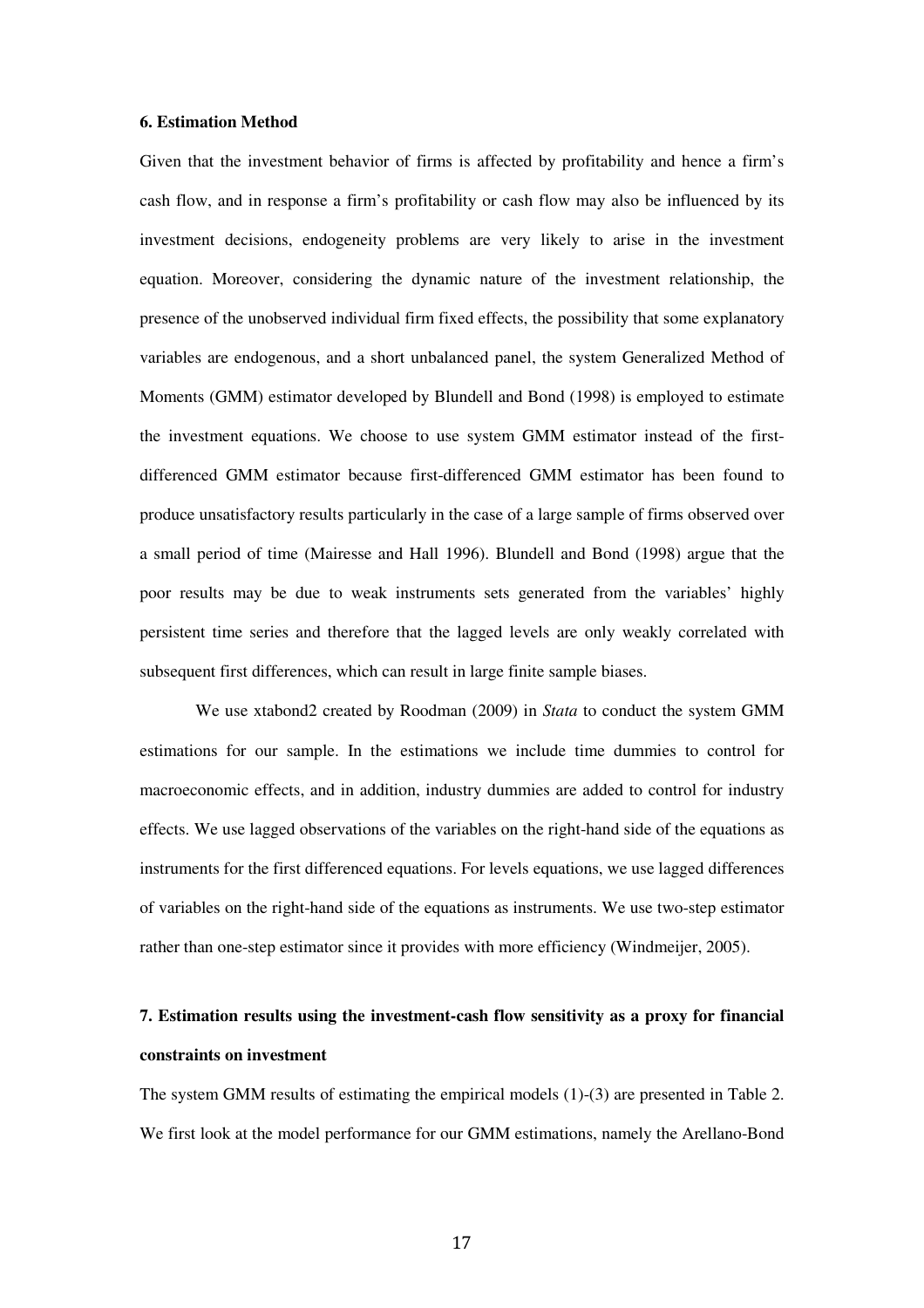test for autocorrelation in first-differenced errors and the test of overidentifying restrictions, after which we discuss the parameter estimates.

The Arellano-Bond tests for serial correlation in the first-differenced errors at first order and second order are reported as m1 and m2 in Table 2. One important assumption for the GMM estimator is that it requires no autocorrelation in the idiosyncratic errors, and it is commonly reported that if the differenced errors show significantly negative at order 1 and no significance at order 2, then no serial correlation in the errors can be concluded. The test outputs in Table 2 show strong evidence against the null hypothesis of no serial correlation in the first-differenced errors at order 1 as the p values for m1 test in all estimations are zero (less than 0.05). For the m2 test of serial correlation at order 2, the results present no significant evidence of second order serial correlation in the first-differenced errors since all the p values are greater than 0.05. Therefore the null hypothesis of no second order autocorrelation cannot be rejected. The overall test result on autocorrelation implies that there is no model misspecification problem for our estimations. Another important criterion to examine the model performance in the dynamic system GMM estimation is the Hansen test of overidentifying restrictions. This test checks the validity of instruments used in the estimation. As shown in Table 2, the Hansen test results for our estimations provide no evidence that the null hypothesis of valid overidentifying restrictions can be rejected. All in all, the outputs of these tests suggest that our models are correctly specified and the instruments employed are valid.

Now turn to the parameter estimates shown in Table 2, the estimated coefficient for the lagged investment is positive and statistically significant in all the estimated equations of Table 2, confirming the dynamic nature of firm investment. The estimated coefficient for sales growth turns out to be insignificant. However, the estimated coefficient for Tobin's Q is positive and significant, which is consistent with the prediction of the Q-model of investment.

The estimated coefficient for cash flow is positively significant in all estimations in Table 2, which suggests that an average firm in our sample faces a certain degree of financial constraints on investment. Regarding to the control variables, the estimated coefficient for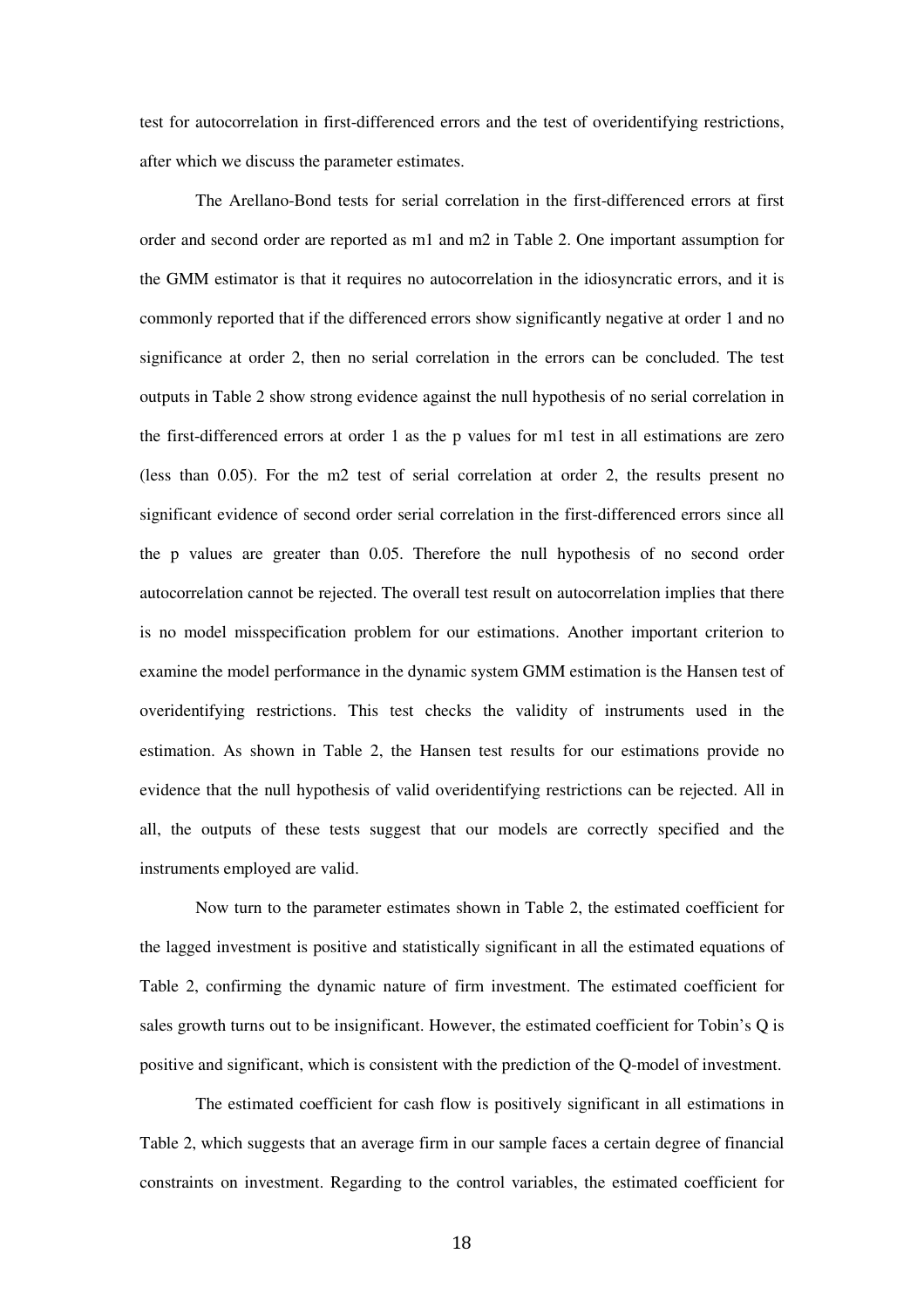debt appeared to be negative and statistically significant in all three estimations in Table 2. This finding is in accordance with the empirical results from Firth, Lin, and Wong (2008) who also find a negative relation between investment and leverage. The negative sign implies the disciplinary and monitoring role of debt on firm's investment (overinvestment) since debt obligates firms to pay interests and the principal, which limits the manager's discretion power in spending. The estimated coefficients for the state share ratio turn out to be negative but only statistically significant in the second estimation equation. The coefficient on firm size is negative and significant in all estimations in Table 2. Interestingly, the estimated coefficient for the equity financing dummy, *SEO*, is positive and significant in all three estimations. This result suggests that firms made seasoned equity offerings have a tendency to invest more. The significance result concerning the estimated effect of the SEO dummy supports our argument that the firm's equity financing behaviour should be explicitly considered when financial constraints on investment of the firm is examined.

What is more important for the purpose of the paper is the estimated coefficient for the interactive term between cash flow and state ownership. As it can be seen from model (2) in Table 2, the estimated coefficient for the interactive term between cash flow and the state ownership dummy is positively significant. This surprising result shows that financial constraints on investment actually aggravate for firms with the state as the largest shareholder. If the firms having the state as the largest shareholder experience less financial constraints, we would expect the interactive term to be negatively significant. For model (3) in Table 3, again the estimated coefficient for the interactive term between cash flow and the state ownership ratio has shown to be positively significant. This result is important for us since it shows that having higher ratio of state ownership actually increases (rather than reduces) the extent to which the firm is financially constrained. This finding is in contrast with previous studies concluding that firms with large presence of state ownership experience less or no financial constraints. However, different from previous studies using large samples that include mainly unlisted firms in China (e.g. Guariglia, Liu, and Song 2008; Poncet, Steingress, and Vandenbussche 2008), we have focused on only the listed state-involved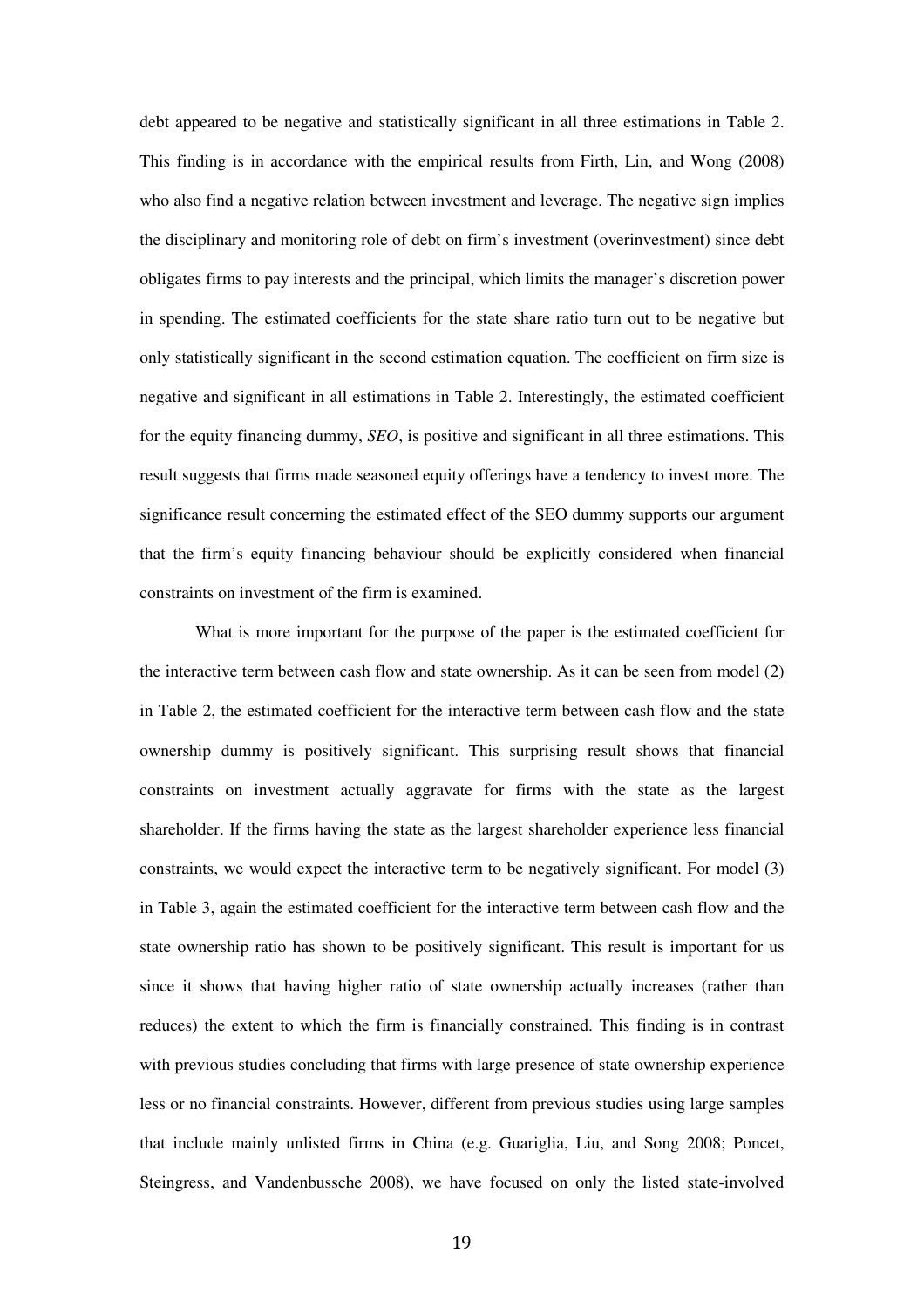firms that are generically different from those not yet being made public. Moreover, we investigate these state-involved listed firms based on an undated dataset from 1999-2008. Our data covers the period beyond the year 2005 when the reform of liquidating non-tradable shares took place in China, which is important to improve corporate governance of Chinese listed firms. In addition, we include a seasoned equity-offerings dummy (*SEO*) in the investment equation to control for the impact of equity financing on the financial condition of the firm, which has not been considered in previous studies. In sum, our result suggests that state ownership does not necessarily help in reducing financial constraints on investment for the state-involved listed firms.

## **8. Test of financial constraints on investment using the KZ index**

Considering the debates on the use of the investment-cash flow sensitivity as a proxy for financial constraints (see Section 3.1), in this section we provide a robustness test on the results shown in Section 7 by following an alternative approach to measuring the firm's financial constrains.

The KZ index of financial constraints was first developed by Lamont, Polk, and Saa-Requejo (2001) based on Kaplan and Zingales's (1997)'s in-depth study of FHP's sample of low dividend payout firms. After carefully examining these firms, KZ (1997) classified the firm-year observations in the sample into five groups, each of which was assigned a categorical variable to indicate the degree of financial constraints. They then check which accounting variables have contributed to the degree of financial constraints by regressing this categorical variable (degree of financial constraints) against various accounting variables. KZ (1997) found that among other variables, five accounting variables are important in affecting the firm's financial constraints. They are cash flow, Tobin's Q, debt, dividends and cash holdings. The estimated coefficients for these five variables are then able to capture the importance of these variables in explaining the degree of financial constraints the firm faces. Lamont, Polk, and Saa-Requejo (2001) apply the estimated coefficients for the five variables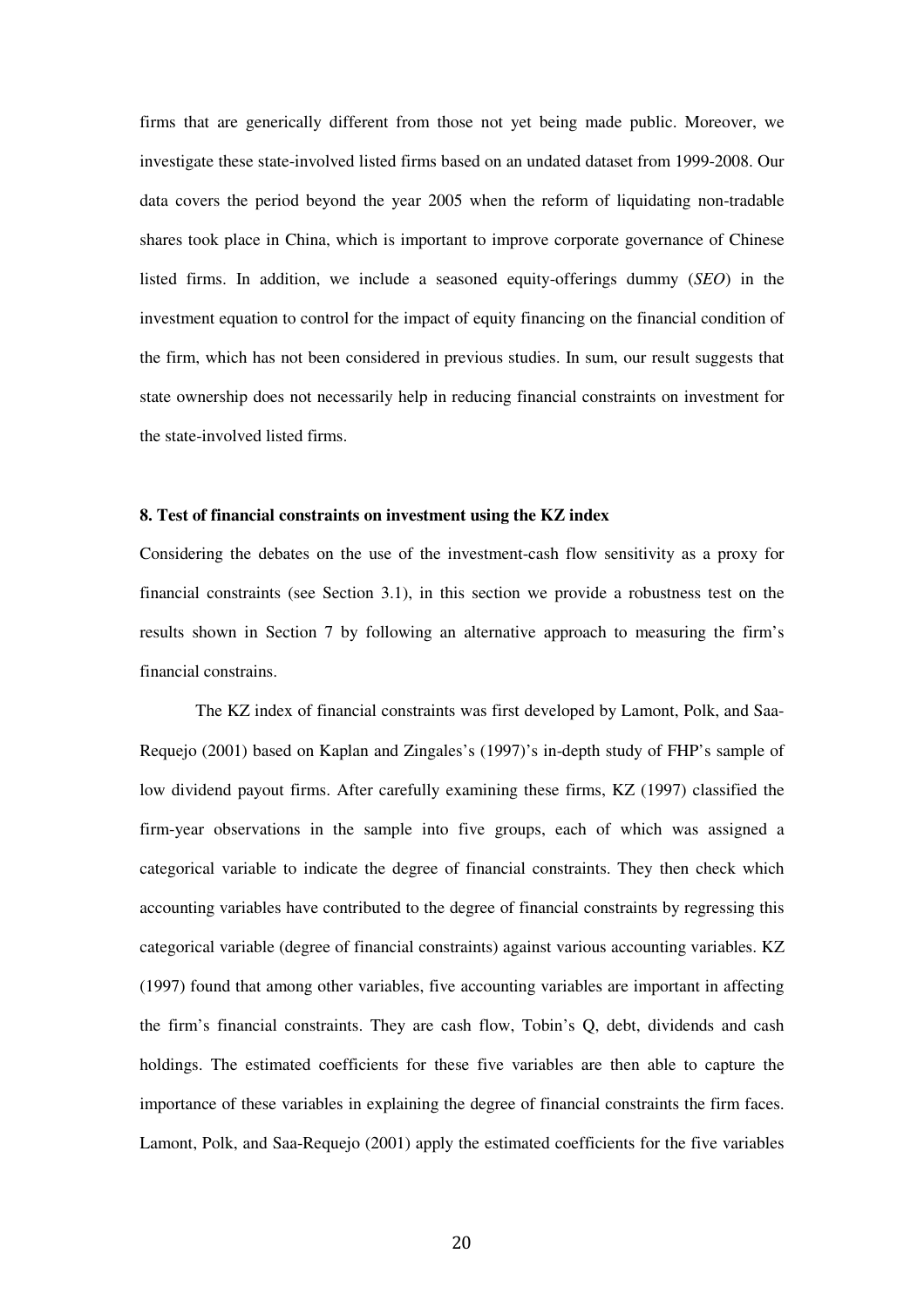obtained by KZ's (1997) to their own sample in order to construct an index to proxy for the level of financial constraints for the firm. The construction of the KZ index is as follows.

$$
KZ_{i,t} = -1.002 \times \frac{CF_{i,t}}{K_{it-1}} + 0.283 \times Q_{i,t} + 3.139 \times Debt_{i,t} - 39.368 \times \frac{Dividends_{i,t}}{K_{i,t-1}} - 1.315 \times \frac{Cash_{i,t}}{K_{i,t-1}}
$$
\n(4)

*KZ* is the KZ index for each individual firm at time t, and the higher the KZ index, the greater the financial constraints faced by the firm. *CF* is the cash flow, *K* the total assets, *Q* the Tobin's Q, *Debt* the ratio of total debt to total assets, and *Cash* is the amount of liquidity. Applying the same practice, we construct the KZ index for our sample.<sup>4</sup> As a result, we obtain the KZ index for each firm-year observation. The average value of the KZ index for the sample firms is 1.25 with a standard deviation of 1.78.

We then regress the KZ index on state ownership to check if there is any association between the two using the fixed effect estimation. Moreover, we also control for firm size in the estimations since size can be a very important determinant for financial constraints on investment, and it is not contained in the construction of the KZ index. The estimation equation is:

$$
KZ_{it} = \beta_0 + \beta_1 State_{it} + \beta_2 Size_{it} + f_i + f_t + \varepsilon_{it}
$$
\n
$$
\tag{5}
$$

 *State* stands for state ownership, which we use either a dummy variable that equals one if the firm has the state as the largest shareholder or the ratio of state shares. *Size* is firm size, measured by the natural logarithm of the firm's total assets.  $f_t$  is the time effect,  $f_i$  is fixed effect, , and  $\varepsilon_{it}$  is the error term.

The results of estimating empirical model (5) are presented in Table 3. As we can see, the estimated coefficient for the state ownership dummy is positive but statistically insignificant. However, the estimated coefficient for the state ownership ratio is positive and statistically significant. This shows that the firm having greater state ownership has a higher value of the KZ index, which implies that the listed firms with greater state involvement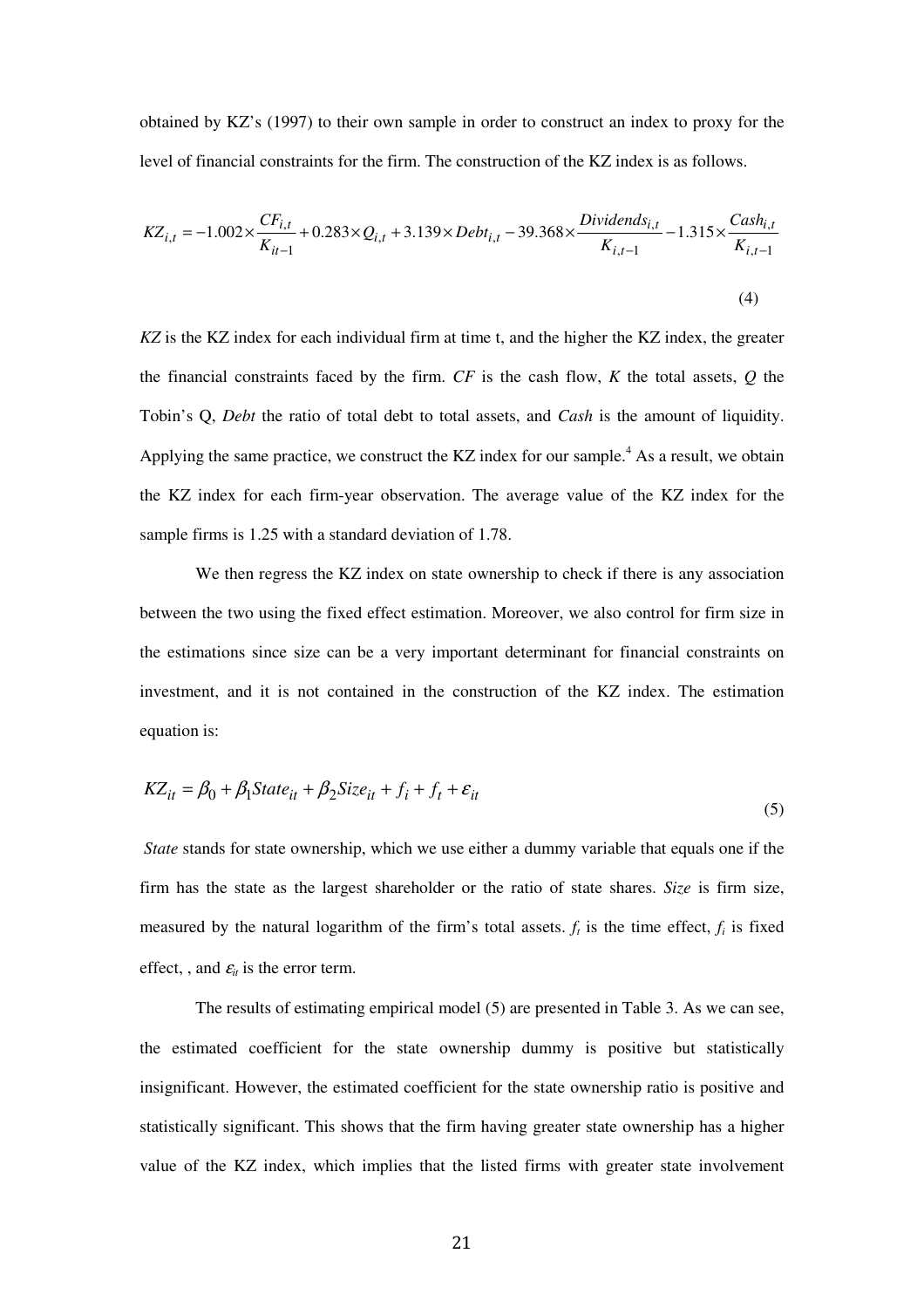(higher ratio of state shareholding) face greater degree of financial constraints than firms with smaller state shareholding, confirming the results we obtained in model (3) of Table 2 that state ownership does not help in reducing the firm's financial constraints. In addition, the estimated coefficient for firm size is negatively significant in both estimations in Table 3, suggesting that larger firms are in general associated with less financial constraints on investment.

To summarize, the test using the KZ index provides us with further evidence that listed firms with higher degree of state involvement do not necessarily experience less or no financial constraints on investment, confirming the result we obtained by using the investment-cash flow sensitivity as a proxy for the firm's financial constraints.

## **9. Further robustness tests: the relation between borrowing and state ownership**

Both Table 2 and Table 3 provide some evidence that state ownership does not necessarily help in reducing the firm's financial constrains on investment. In this section we further test the robustness of this result by checking the relation between the firm's borrowing and state ownership. The logic is if the state-involved listed firms have received preferential treatment from the state-controlled banking system, then the firm should have more access to external borrowing from the banking sector, implying a less degree of financial constraints on investment. Since Chinese listed firms mainly borrow from banks due to underdeveloped corporate debt market in China, we can set up a borrowing equation to check whether the listed state-involved firms receive preferential treatment from state-controlled banks. More specifically, we regress the firm's total debt (scaled by total assets) on either the state ownership dummy or the state ownership ratio after controlling for other standard variables that determine the firm's borrowing. The estimation equation is as follows:

$$
\left(\frac{D}{K}\right)_{it} = \beta_1 \left(\frac{D}{K}\right)_{i,t-1} + \beta_2 Sales_{i,t-1} + \beta_3 Size_{i,t-1} + \beta_4 Q_{i,t-1} + \beta_5 ROA_{i,t-1} \n+ \beta_6 State_{i,t-1} + \beta_9 SEO_{i,t-1} + f_i + f_t + \varepsilon_{it}
$$
\n(6)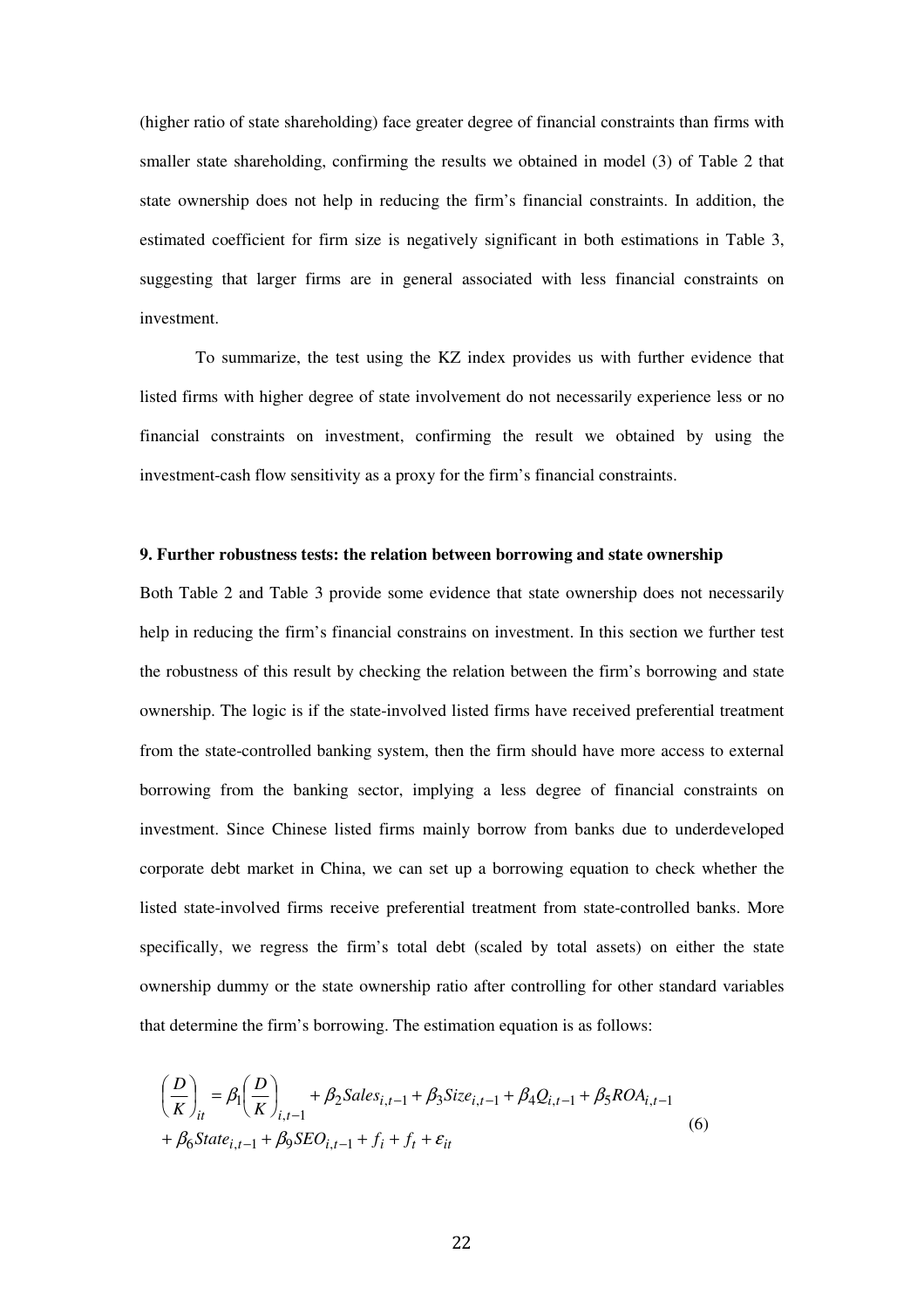Where *K* is total assets, *D* stands for total debt, *Sales* is the annual growth rate of sales, *Size* stands for firm size, *Q* is the Tobin's Q, *ROA* is the return on asset, measured as net profit divided by total assets, *State* refers to state ownership (either a dummy or the state share ratio), and *SEO* is a dummy that equals one if the firms has made seasoned equity offerings in the sample period. The control variables used in the estimations are the common determinants of leverage in the literature. For example, sales growth rate captures the firm's growth potential and higher growth rate leads to greater demand for borrowing. Size is also an important determinant for leverage. Larger firms tend to be more diversified and less likely to go bankrupt; therefore large firms should be able to borrow more in general (Titman and Wessels 1988). However, it could also be the case that since it is more expensive for small firms to issue new equity than debt, small firms are more prone to borrow through bank loans (Smith 1977). Both Tobin's Q and return on assets indicate profitability and ability to generate fund. Increase in these variables should lead to less reliance on borrowing. Moreover, the firm that has conducted secondary equity offerings may have a tendency to borrow less because the demand for investment financing can be partially met buy issuing equity from the stock market.

The results of estimating model (6) using system GMM are shown in Table 4. The estimated coefficients for both return on assets and size are statistically significant with a positive sign. Firm size has a positive sign, which is consistent with Titman and Wessels (1988). The estimated coefficient for the SEO dummy is negatively significant, which coincides with our conjecture that firms that have conducted SEOs borrow less. More importantly, the estimated coefficients for both the state ownership dummy and the state ownership ratio are positive but statistically insignificant, which suggests that state firms or firms having higher ratio of state shareholding do not necessarily borrow more from banks. This result implies that state-involved listed firms do not necessarily have more access to bank loans from the state-controlled banking sector.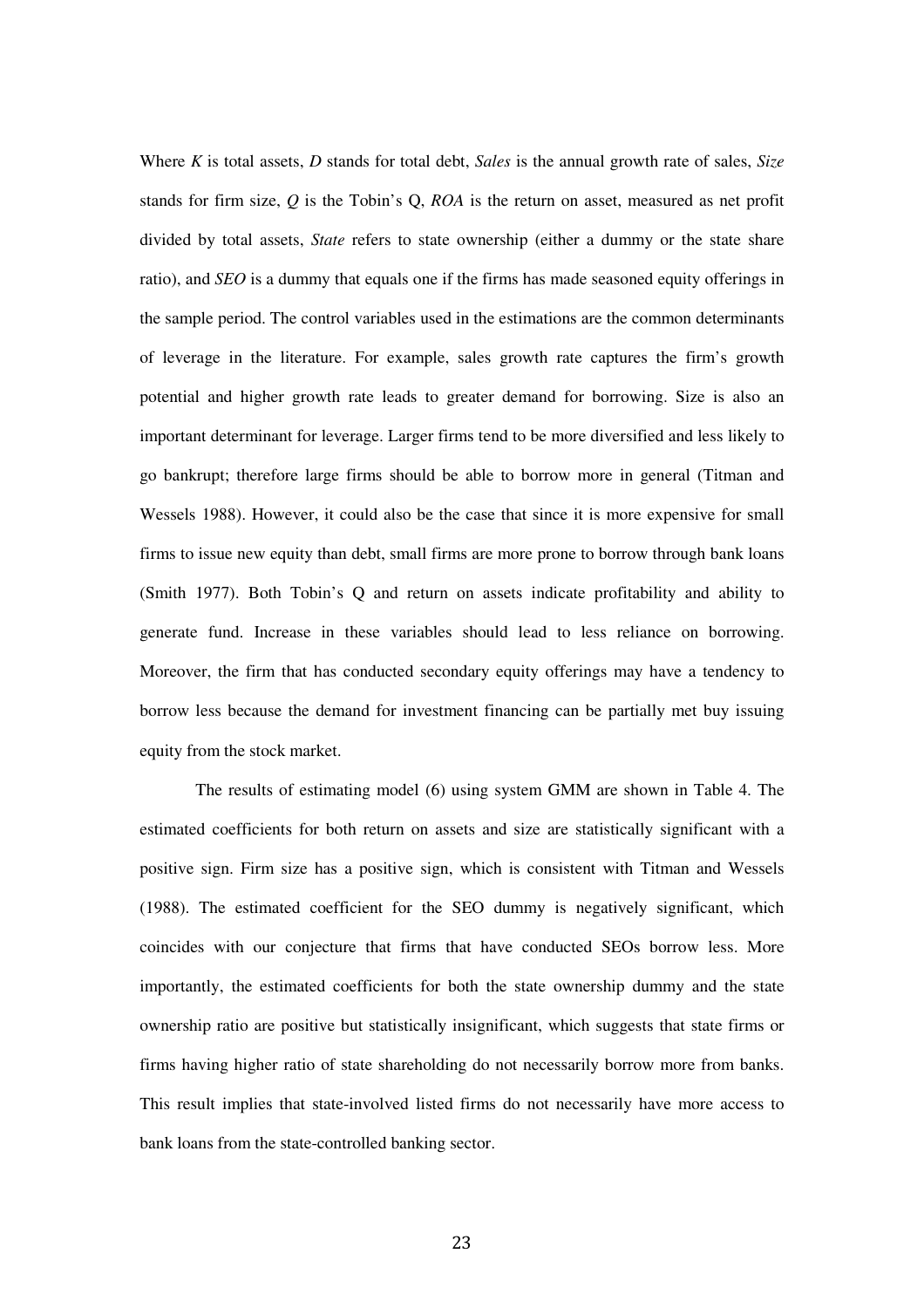The overall result in this section suggests that the state–involved listed firms do not borrow more from banks because of stronger state involvement in the firm. This may be explained by that the state banks in China have already become quasi-commercial banks themselves and started to act indiscriminately towards all firms disregard of state involvements in them or not. An in-depth understanding on the lending behaviour of statecontrolled banks in China is beyond the scope of the current paper, but the estimation results shown in Table 4 provide further evidence in support of our main result in Tables 2 and 3 that state ownership does not necessarily help in reducing the firm's financial constraints on investment.

#### **10. Conclusions**

In this paper we examine how state ownership affects financial constraints on investment of Chinese listed firms during 1999-2008. We first confirm that the investment-cash flow sensitivity is present for Chinese listed firms, suggesting that an average firm in our sample suffers from a certain degree of financial constraints on investment. However, although an average listed firm in our sample experiences some degree of financial constraints, state ownership does not necessarily help in reducing the financial constraints of the firm. We provide evidence that the listed firms either with the state as the largest shareholder or with higher state shareholding do not necessarily face less or no financial constraints, contrasting with previous studies in this line. Our findings are based not only on the conventional proxy for financial constraints, i.e. the investment-cash flow sensitivity, but also on a recently developed approach to proxy for financial constraint, i.e. the KZ index. The result is further supported by the evidence that state ownership does not bring in more bank loans for the sample firms, hence state ownership does not reduce the firm's financial constraints via statecontrolled banking sector. Our result suggests that China's corporatization movement is effective in the sense that the soft budget constraints regime once enjoyed by former SOEs has been removed along with the progress of corporatizating the former SOEs. These firms, although still state–involved, can be seen as modern corporations who are operating in a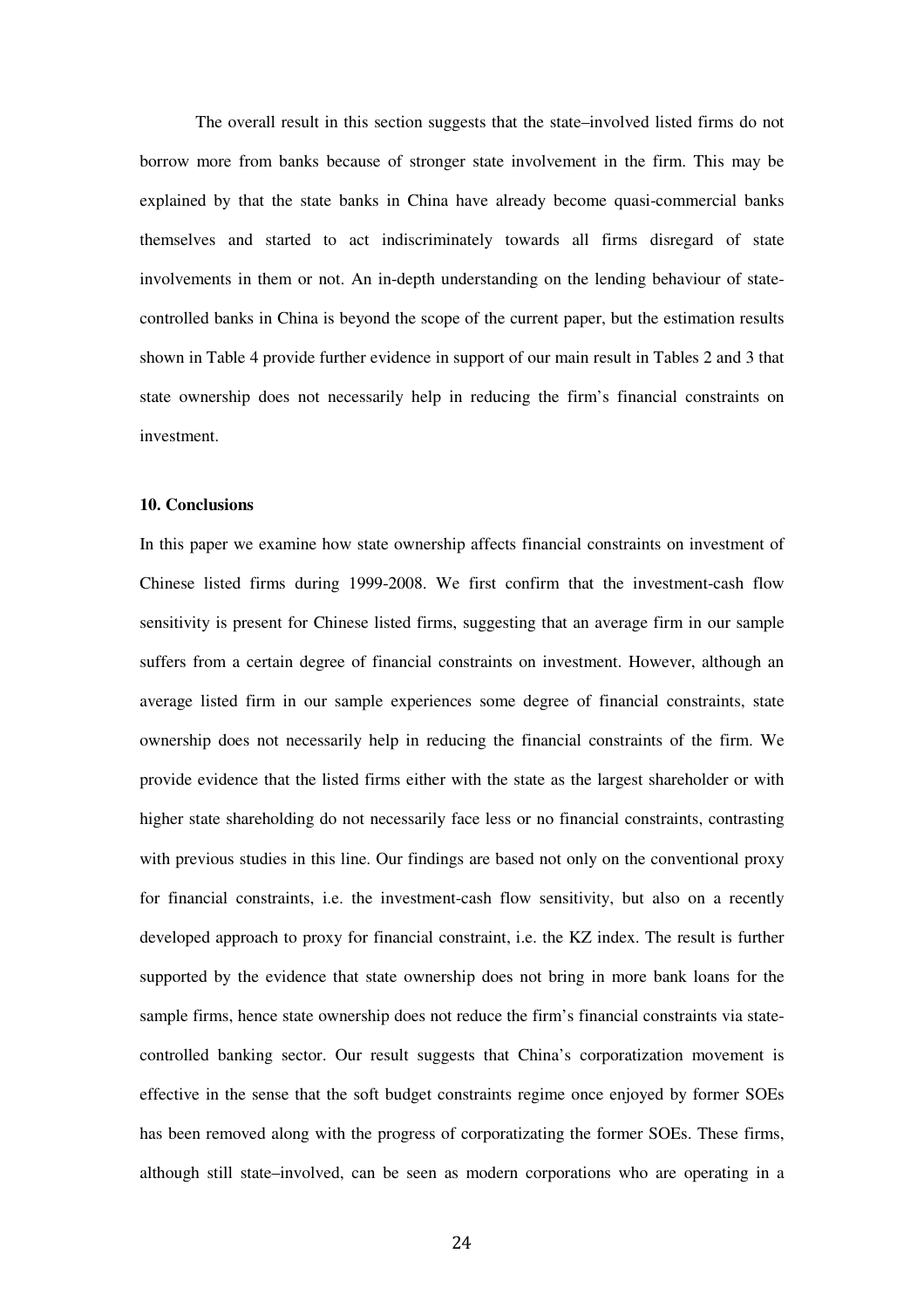market environment. However, it would be interesting to examine the effect of state ownership on the firm's real and financial activities during the recent global financial crisis, which has been put on our future research agenda.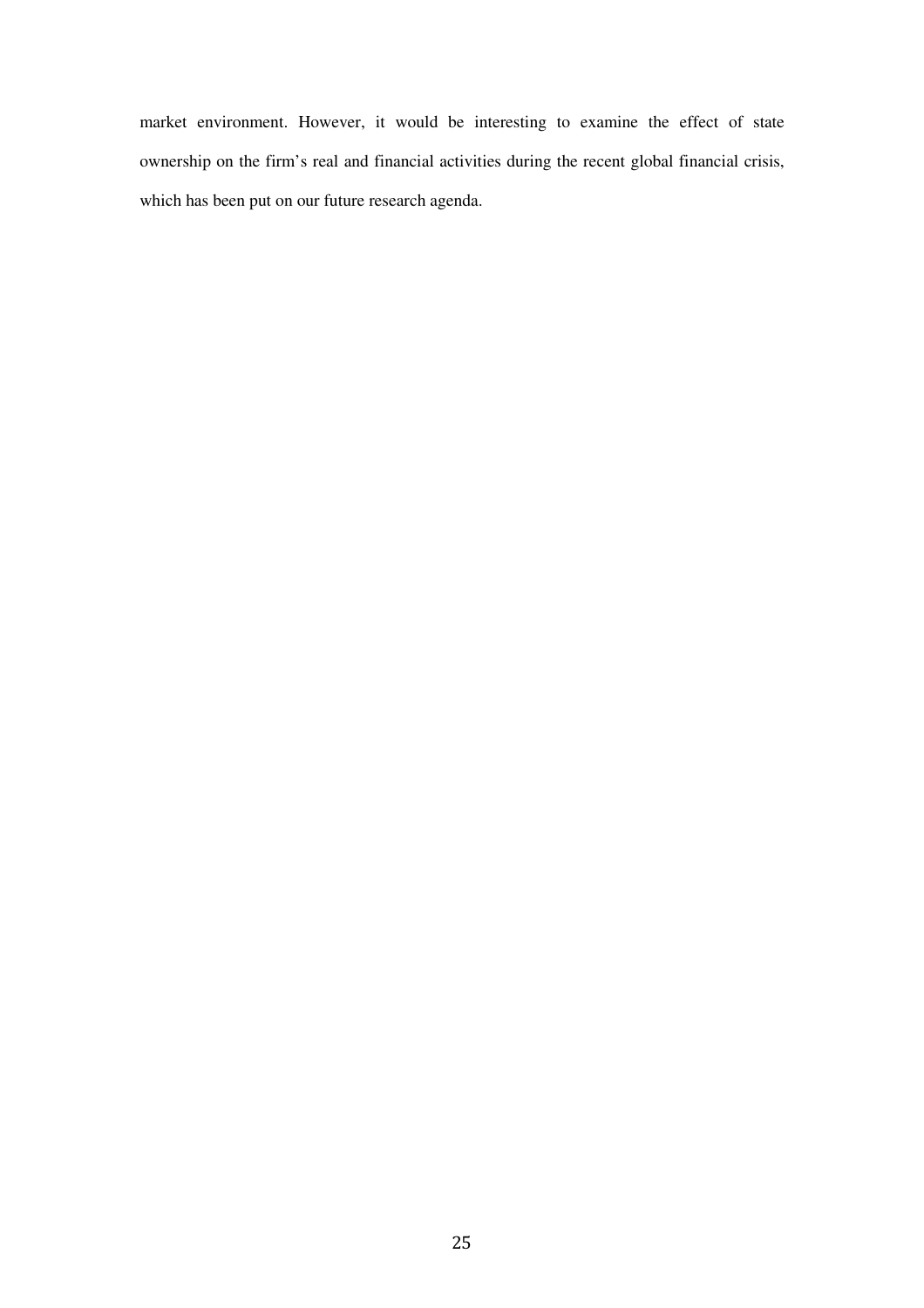## **Reference:**

Allayannis, Y., and A. Muzomdar. 2004. The impact of negative cash flow and influential observations on investment–cash flow sensitivity estimates. *Journal of Banking and Finance* 28, no. 5: 901-30.

Blanchard, Olivier, and Andrei Shleifer. 2000. Federalism with and without political centralization: China versus Russia. NBER Working Paper 7616, National Bureau of Economic Research, Inc.

Blundell, R., and S. Bond. 1998. Initial conditions and moment restrictions in dynamic panel data models. *Journal of Econometrics* 87, no. 1: 115-43.

Bo, H., T. Li, and L. A. Toolsema. 2009. Corporate social responsibility investment and social objectives: an examination on social welfare investment of Chinese state owned enterprises. *Scottish Journal of Political Economy* 56, no. 3: 267-295.

Chen, G., M. Firth, and O. Rui. 2006. Have China's enterprise reforms led to improved efficiency and profitability? *Emerging Markets Review* 7, no.1: 82-109.

Chirinko, R., and U. Kalckreuth. 2003. Further evidence on the relationship between firm investment and financial status. Emory Economics 0302, Department of Economics, Emory University (Atlanta).

Devereux, M., and F. Schiantarelli. 1990. Investment, financial Factors, and cash flow: evidence from U.K. panel data," NBER Chapters, in: *Asymmetric Information, Corporate Finance, and Investment*, 279-306, National Bureau of Economic Research, Inc.

Fazzari, S., R. G. Hubbard, and B. C. Petersen. 1988. Financing constraints and corporate investment. *Brookings Paper on Economic Activity* 1988, no. 1: 141-206.

Fazzari, S., R. G. Hubbard, and B. C. Petersen. 2000. Investment-cash flow sensitivities are useful: A comment on Kaplan and Zingales. *Quarterly Journal of Economics* 115, no. 2: 695- 706.

Firth, M., C. Lin, and S. M.L. Wong. 2008 Leverage and investment under a state-owned bank lending environment: Evidence from China. *Journal of Corporate Finance* 14, no. 5: 642-53.

Greenwald, B., J. E. Stiglitz, and A. Weiss. 1984. Informational Imperfections in the Capital Market and Macroeconomic Fluctuations. *American Economic Review* 74, no.2: 194-99.

Guariglia, A., X. Liu, and L. Song. 2008. Internal Finance and Growth: Microeconometric Evidence on Chinese Firms. IZA Discussion Papers 3808, Institute for the Study of Labor  $(IZA).$ 

Héricourt, J., and S. Poncet. 2009. FDI and credit constraints: Firm-level evidence from China. *Economic Systems* 33, no. 1: 1-21.

Hoshi, T., A. Kashyap, and D. Scharfstein. 1991. Corporate Structure, Liquidity, and Investment: Evidence from Japanese Industrial Groups. *Quarterly Journal of Economics* 106, no. 1: 33-60.

Huang, G., and F.M. Song. 2006. The Determinants of Capital Structure: Evidence from China. *China Economic Review* 17: 14-36.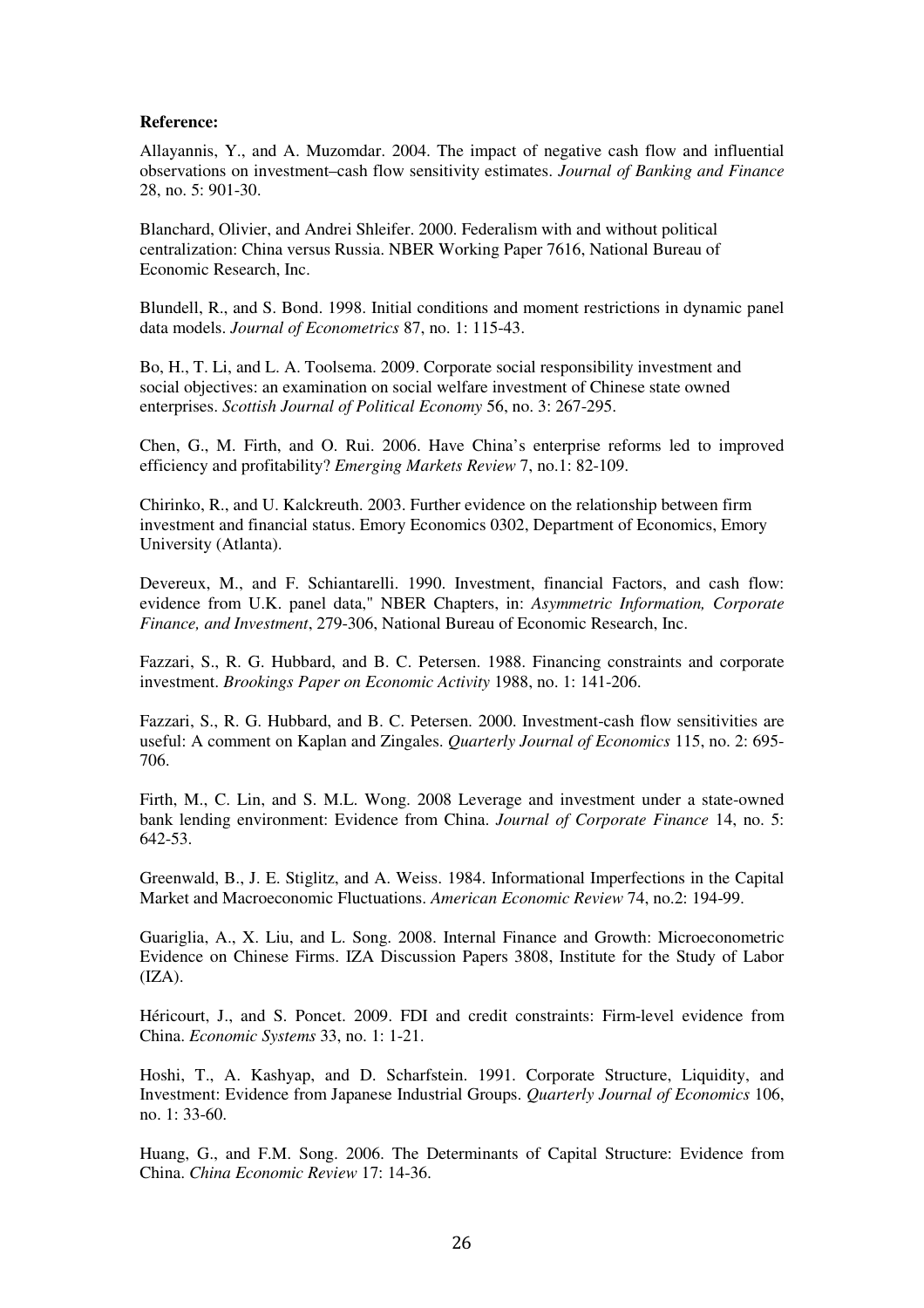Kaplan, S., and L. Zingales. 1997. Do Investment-Cash Flow Sentitivities Provide Useful Measures of Financing Constraints? *Quarterly Journal of Economics* 112, no. 1: 169-215.

Lamont, O., C. Polk, and J. Saa-Requejo. 2001. Financial constraints and stock returns. *Review of Financial Studies* 14, no 2: 529-54.

Li, W., and L. Putterman. 2008. Reforming China's SOEs: An overview. *Comparative Economic Studies* 50, no. 3: 353-80.

Lízal, L., and J. Svejnar. 2002. Investment, Credit Rationing, and the Soft Budget Constraint: Evidence from Czech Panel Data. *The Review of Economics and Statistics* 84, no. 2: 353-70.

Mairesse, J., and B.H. Hall. 1996. Estimating the productivity of research and development: An exploration of GMM methods using data on French & United States manufacturing firms. NBER Working Papers 5501, National Bureau of Economic Research, Inc.

Mickiewicz, T., K. Bishop, and U. Varblane. 2004. Financial constraints in investment. Panel data results from Estonia, 1995-1999. *Acta Oeconomica* 54, no. 4: 425-49.

Modigliani F., and M. H. Miller. 1958. The cost of capital, corporation finance and the theory of investment. *American Economic Review* 48, no. 3: 261-97.

Myers, S., and N. Majluf. 1984. Corporate financing and investment decisions when firms have information that investors do not have. *Journal of Financial Economics* 13, no. 2: 187- 221.

Naughton, Barry. 2007. *The Chinese economy: transition and growth*. Cambridge, MA; London, England: The MIT Press.

Poncet, S., W. Steingress, and H. Vandenbussche. 2008. Financial constraints in China: firmlevel evidence. LICOS Discussion Papers 22608, LICOS - Centre for Institutions and Economic Performance, K.U.Leuven.

Roodman, D. 2009 How to do xtabond2: An introduction to difference and system GMM in Stata. *Stata Journal* 9, no. 1: 86-136.

Smith, C. 1977. Alternative methods for raising capital: rights versus underwritten offerings. *Journal of Financial Economics* 5: 273-307

Shleifer, Andrei, and Robert Vishny. 1994. Politicians and firms. *Quarterly Journal of Economics* 109: 995-1025.

Shleifer, Andrei, and Robert Vishny. 1998. *The Grabbing Hand: Government Pathologies and Their Cures*. Cambridge, MA: Harvard University Press.

Sun, Qian, and Wilson Tong. 2003. China Share Issue Privatization: The extent of its success. *Journal of Financial Economics* 70: 183-222.

Tian, Lihui, and Saul Estrin. 2008. Retained State Shareholding in Chinese PLCs: Does Government Ownership Reduce Corporate Value? *Journal of Comparative Economics* 36, no.1: 74-89.

Titman, S., and R. Wessels. 1988. The Determinants of Capital Structure Choice. *Journal of Finance* 43, no. 1: 1-19.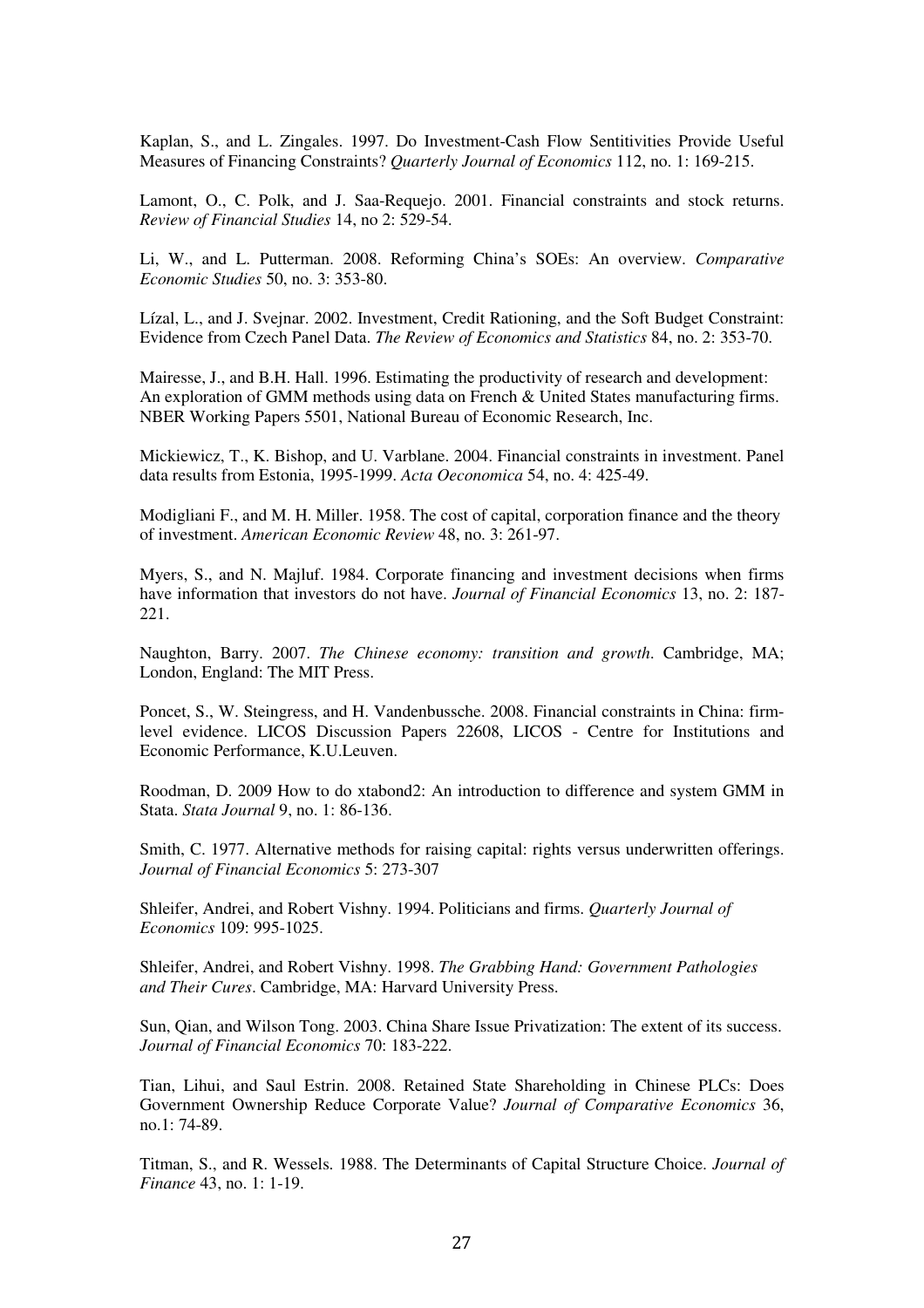Wei, Z. B., O. Varela, J. D'Souza, and K. Hassan. 2003. The financial and operating performance of China's newly privatized firms. *Financial Management* 32: 107-26.

Windmeijer, F. 2005. A finite sample correction for the variance of linear efficient two-step GMM estimators. *Journal of Econometrics* 126, no. 1: 25-52.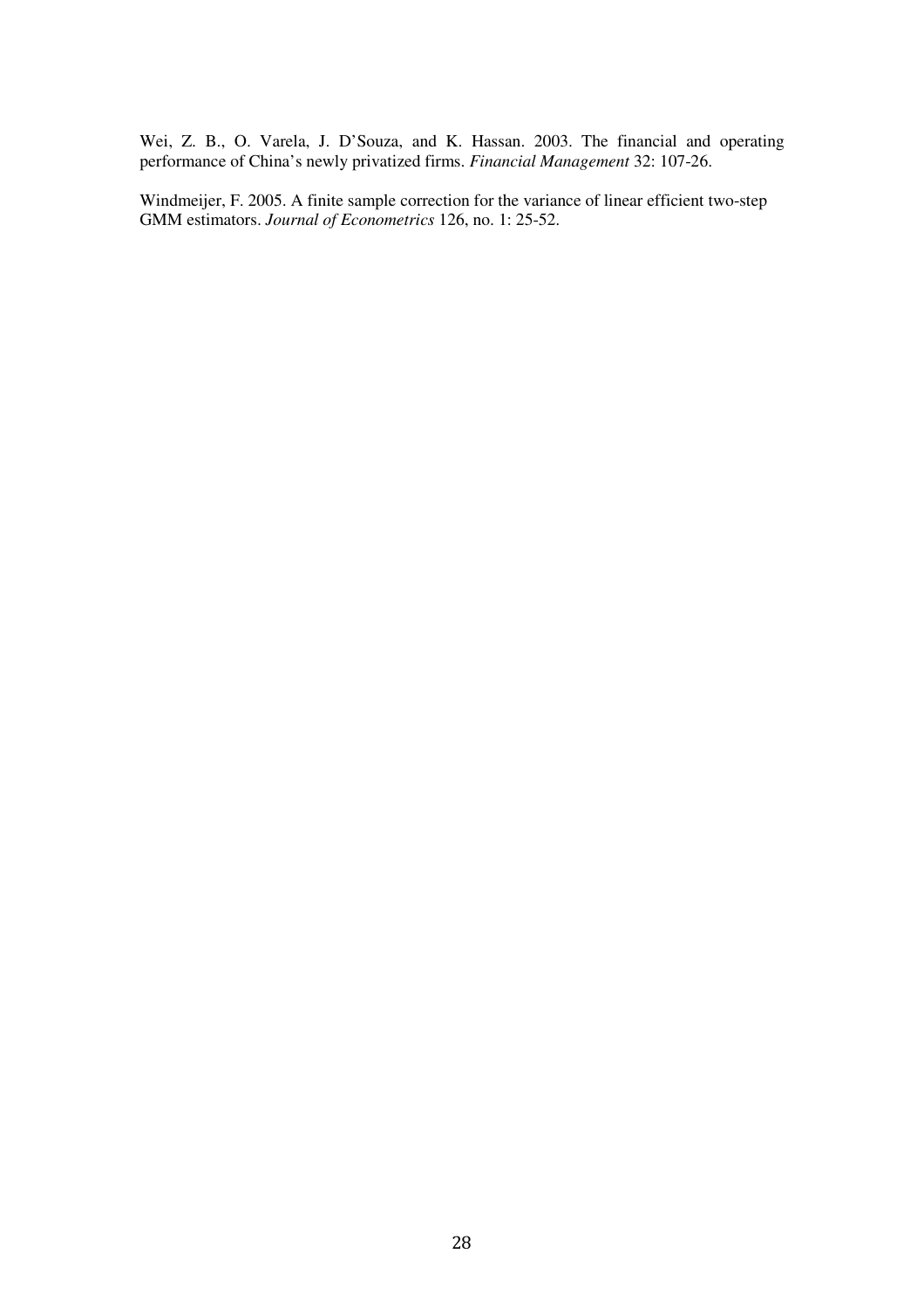| Variable     | N     | Mean    | Median  | Standard<br>Deviation | Minimum   | Maximum |
|--------------|-------|---------|---------|-----------------------|-----------|---------|
| (I/K)        | 11164 | 0.1413  | 0.1170  | 0.1813                | $-1.327$  | 1.5514  |
| Q            | 11737 | 0.7044  | 0.7556  | 0.4590                | 0.0001    | 18.141  |
| (CF/K)       | 11689 | 0.1351  | 0.1158  | 0.1776                | $-1.9587$ | 1.8006  |
| <b>State</b> | 11741 | 0.3199  | 0.3434  | 0.2540                | $\theta$  | 0.9712  |
| <b>Size</b>  | 11739 | 21.1699 | 21.0725 | 1.0637                | 14.1082   | 27.3463 |
| <b>Sales</b> | 11104 | 0.2441  | 0.1383  | 0.9189                | $-1.733$  | 20.902  |
| Leverage     | 11732 | 0.5517  | 0.4934  | 0.6897                | $\theta$  | 20.2467 |
| <b>SEO</b>   | 11742 | 0.5347  | 1       | 0.4988                | $\Omega$  | 1       |

Table 1a: Summary statistics

Explanation of variables:

(I/K): ratio of investment to total assets

Q: Tobin's Q

(CF/K): ratio of cash flow to total assets

State: ratio of direct shareholding by the state Size: natural logarithm of total assets

Sales: annual growth rate of sales

Leverage: ratio of total debt to total assets

SEO: Seasoned Equity Offering during sample years, = 1 if yes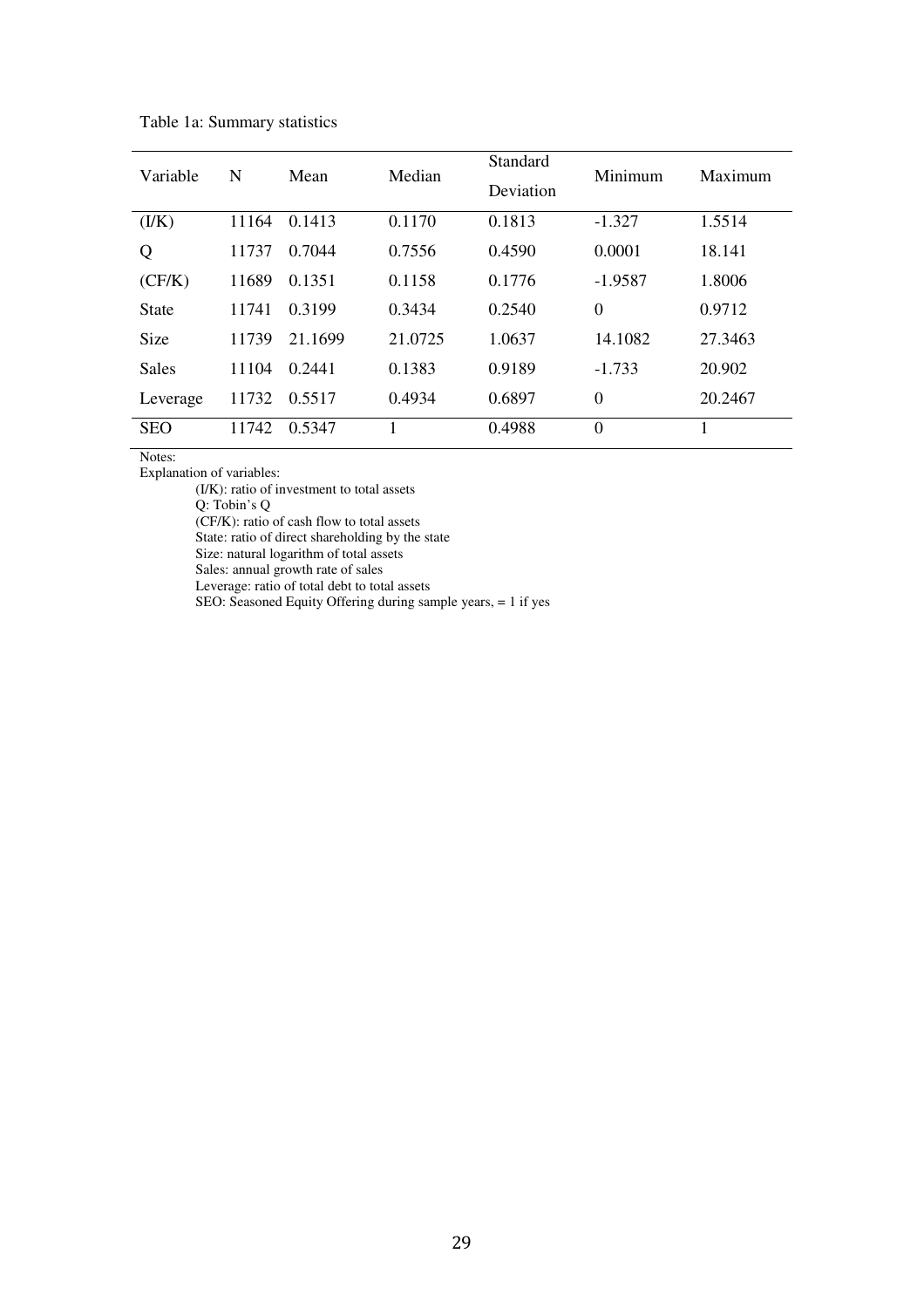| Variable      | N    | Mean    | Median  | Standard<br>Deviation | Minimum        | Maximum |
|---------------|------|---------|---------|-----------------------|----------------|---------|
| ( <i>lK</i> ) | 4018 | 0.1972  | 0.1691  | 0.1918                | $-1.2577$      | 1.5514  |
| Q             | 4305 | 0.7300  | 0.7896  | 0.3935                | 0.0001         | 16.005  |
| (CF/K)        | 4303 | 0.1866  | 0.1605  | 0.1755                | $-1.555$       | 1.3229  |
| <b>State</b>  | 4308 | 0.5927  | 0.5907  | 0.0986                | 0.3462         | 0.9712  |
| <b>Size</b>   | 4308 | 21.3654 | 21.2189 | 1.0979                | 17.1171        | 27.3463 |
| <b>Sales</b>  | 4007 | 0.2608  | 0.1543  | 0.8637                | $-0.9999$      | 20.902  |
| Leverage      | 4304 | 0.4833  | 0.4596  | 0.3705                | 0.0247         | 12.3173 |
| <b>SEO</b>    | 4308 | 0.5225  |         | 0.4996                | $\overline{0}$ |         |

Table 1b: Observations with the state as the largest shareholder

Table 1c: Observations without the state as the largest shareholder

| Variable      | N    | Mean    | Median  | Standard  | Minimum        | Maximum |
|---------------|------|---------|---------|-----------|----------------|---------|
|               |      |         |         | Deviation |                |         |
| ( <i>lK</i> ) | 7146 | 0.1099  | 0.0906  | 0.1671    | $-1.327$       | 1.5356  |
| Q             | 7432 | 0.6896  | 0.7317  | 0.4924    | 0.0001         | 18.141  |
| (CF/K)        | 7386 | 0.1050  | 0.0937  | 0.1718    | $-1.9587$      | 1.8006  |
| <b>State</b>  | 7433 | 0.1618  | 0.1059  | 0.1678    | $\overline{0}$ | 0.5     |
| <b>Size</b>   | 7431 | 21.0566 | 20.9971 | 1.0265    | 14.1082        | 26.0217 |
| <b>Sales</b>  | 7097 | 0.2347  | 0.1282  | 0.9486    | $-1.733$       | 19.6934 |
| Leverage      | 7428 | 0.5913  | 0.511   | 0.8170    | $\overline{0}$ | 20.2467 |
| <b>SEO</b>    | 7434 | 0.5417  |         | 0.4983    | $\overline{0}$ |         |

Explanation of variables:

(I/K): ratio of investment to total assets

Q: Tobin's Q

(CF/K): ratio of cash flow to total assets

State: ratio of direct shareholding by the state

Size: natural logarithm of total assets

Sales: annual growth rate of sales

Leverage: ratio of total debt to total assets

SEO: Seasoned Equity Offering during sample years, = 1 if yes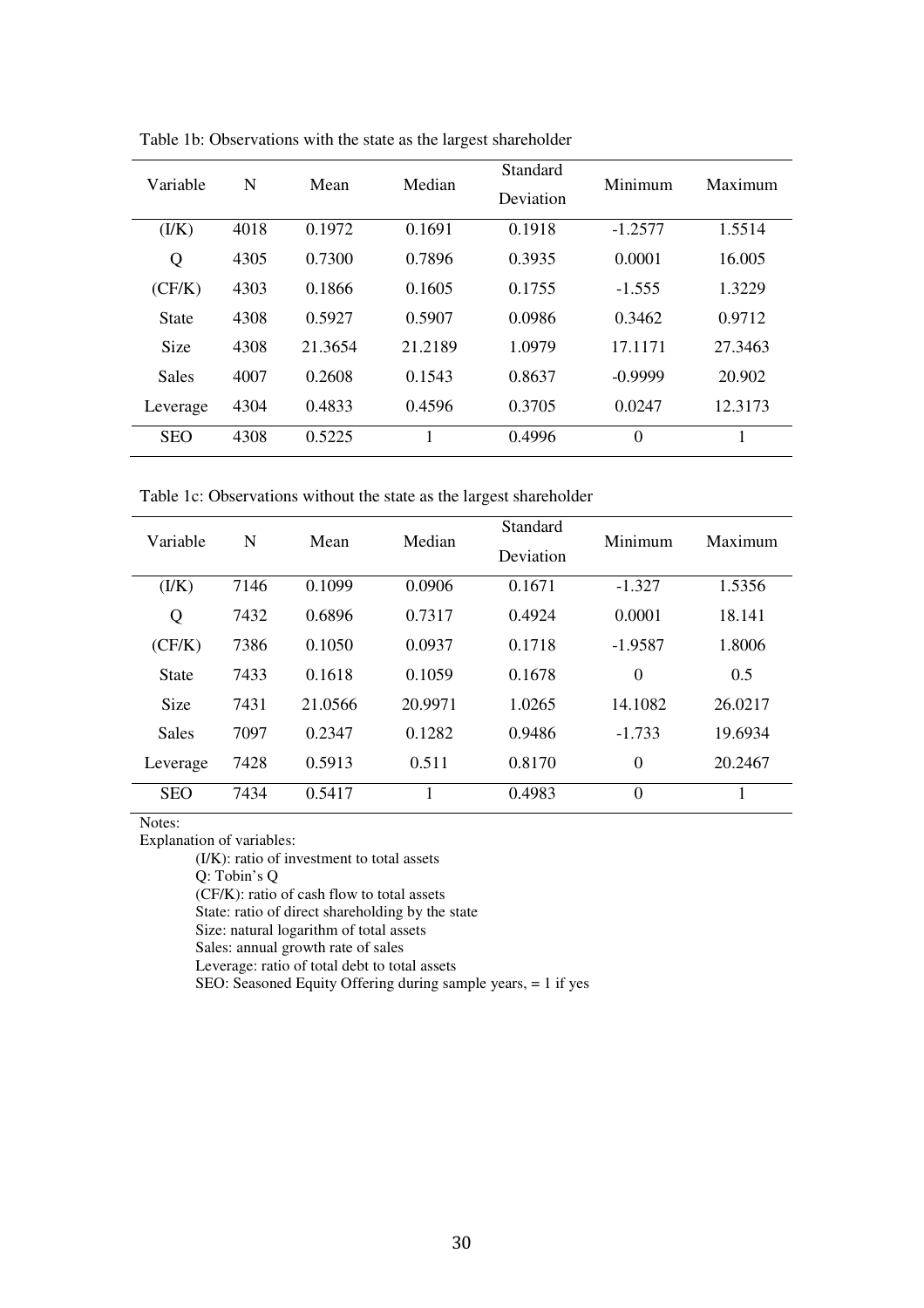|                                                               | (1)        | (2)        | (3)        |
|---------------------------------------------------------------|------------|------------|------------|
|                                                               | $0.351*$   | $0.255**$  | $0.246*$   |
| $\left(\frac{I}{K}\right)_{i,t=1}$                            | (1.68)     | (2.06)     | (1.65)     |
| $Sales_{i,t-1}$                                               | 0.051      | 0.035      | 0.020      |
|                                                               | (1.45)     | (0.91)     | (0.66)     |
|                                                               | $0.174*$   | $0.096*$   | $0.115**$  |
| $Q_{i,t-1}$                                                   | (1.84)     | (1.75)     | (2.02)     |
| $\left(\frac{CF}{K}\right)_{i,t-1}$                           | $0.344*$   | $0.278**$  | $0.260*$   |
|                                                               | (1.81)     | (2.14)     | (1.88)     |
| $\left(\frac{D}{K}\right)_{_{i,t=1}}$                         | $-0.101**$ | $-0.065**$ | $-0.073**$ |
|                                                               | $(-2.24)$  | $(-2.00)$  | $(-2.25)$  |
|                                                               |            | $0.223**$  |            |
| $\left(\frac{CF}{K}\right)_{i,t=1}$ × Dstate <sub>i,t-1</sub> |            | (2.52)     |            |
|                                                               |            |            | $0.368*$   |
| $\left(\frac{CF}{K}\right)_{i,t-1} \times State_{i,t-1}$      |            |            | (1.73)     |
|                                                               | $-0.005$   | $-0.105**$ | $-0.082$   |
| State <sub>i.t-1</sub>                                        | $(-0.11)$  | $(-2.07)$  | $(-1.24)$  |
| $Size_{i,t-1}$                                                | $-0.053**$ | $-0.039*$  | $-0.039**$ |
|                                                               | $(-2.14)$  | $(-1.67)$  | $(-2.03)$  |
| $\textit{SED}_{i.t-1}$                                        | $0.132*$   | $0.071*$   | $0.079**$  |
|                                                               | (1.91)     | (1.69)     | (1.98)     |
| m1                                                            | $-4.88$    | $-7.00$    | $-6.21$    |
| (p value)                                                     | [0.000]    | [0.000]    | [0.000]    |
| m2                                                            | 0.94       | 0.91       | 0.99       |
| (p value)                                                     | [0.349]    | [0.362]    | [0.322]    |
| Hansen test                                                   | 15.72      | 33.93      | 30.77      |
| (p value)                                                     | [0.830]    | [0.423]    | [0.327]    |
| Number of observations                                        | 9740       | 9740       | 9740       |
| Number of firms                                               | 1324       | 1324       | 1324       |

Table 2: System GMM estimation results using the investment-cash flow sensitivity

(1) Dependent variable: the ratio of investment to total assets  $(I/K)_{i,t}$ 

(2) Time-specific effects are controlled in all estimations by adding year dummies. Industry effects are also controlled in all estimations by adding industry dummies

(3) z-statistics are reported in the parentheses.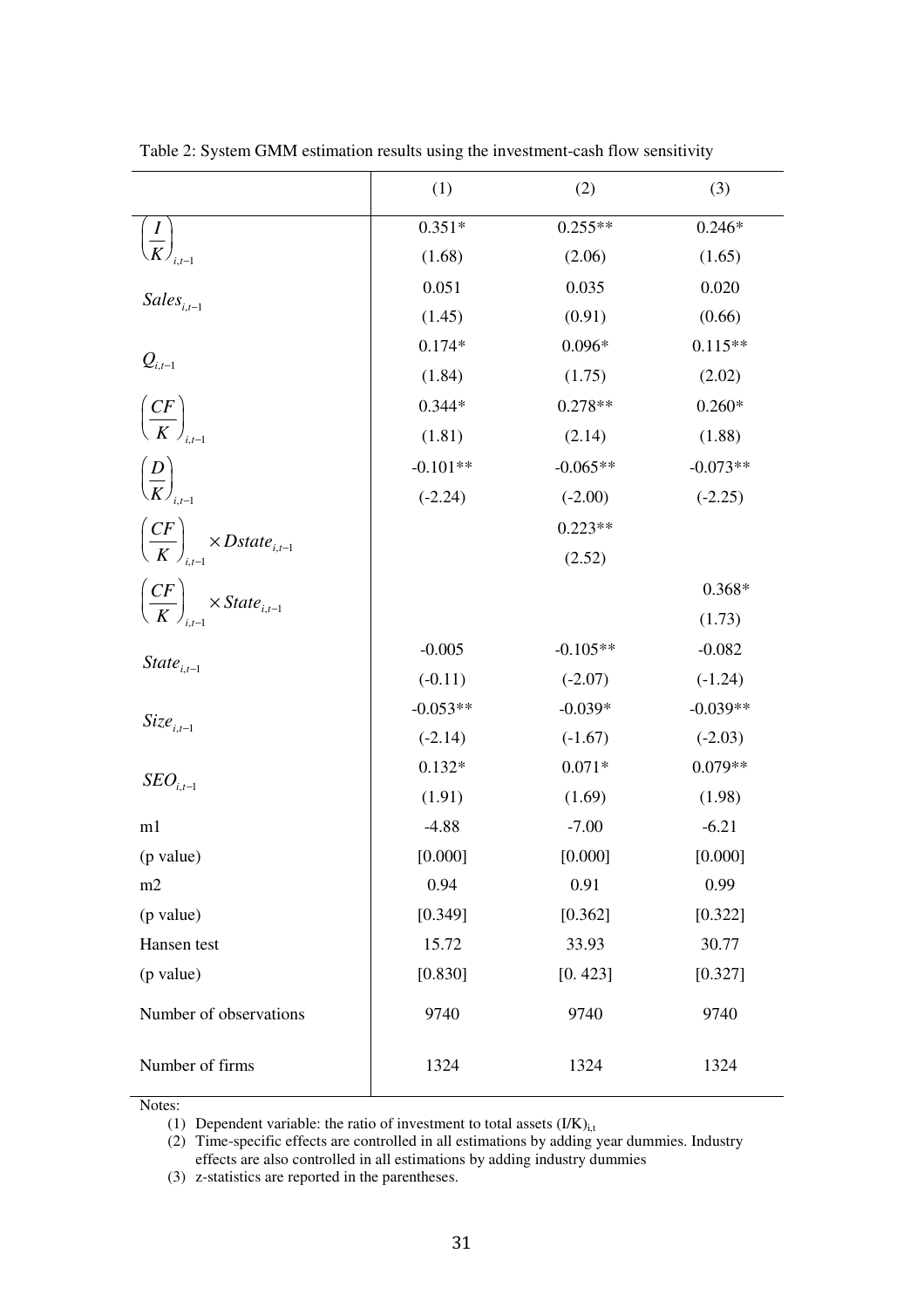- (4) Hansen test of overidentifying restrictions is asymptotically distributed as chi-square under the null of instrument validity.
- (5) \* significant at 10% level; \*\* significant at 5% level; \*\*\* significant at 1% level.
- (6) See notes to Table 1 for explanations of variables.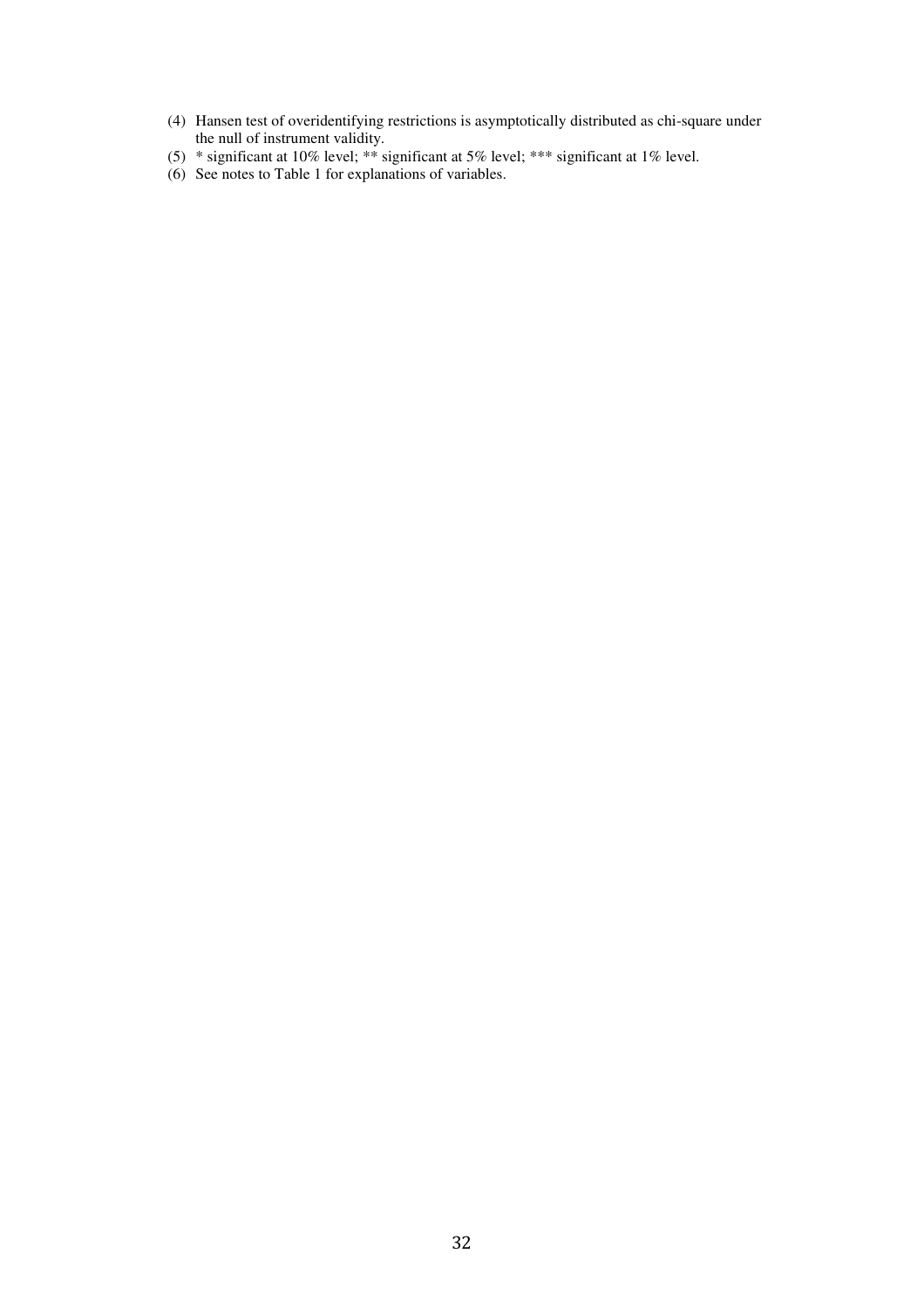| Variable                  | (1)                     | (2)                     |
|---------------------------|-------------------------|-------------------------|
| State Dummy               | 0.026<br>(0.44)         |                         |
| <b>State Shares Ratio</b> |                         | $0.256*$<br>(1.68)      |
| Size                      | $-0.550**$<br>$(-2.72)$ | $-0.552**$<br>$(-2.73)$ |
| Constant                  | 14.744**<br>(2.75)      | 12.730**<br>(2.98)      |
| Observations              | 11672                   | 11671                   |
| Firms                     | 1325                    | 1325                    |
| $\mathbb{R}^2$            | 0.187                   | 0.188                   |

Table 3: The relation between the KZ index and state ownership (fixed effect estimation with robust standard error)

(1) Dependent variable: KZ index

(2) t-statistics are reported in the parentheses.

 $(3)$  \* significant at 10% level; \*\*\* significant at 5% level; \*\*\* significant at 1% level.

(4) See notes to Table 1 for explanations of variables.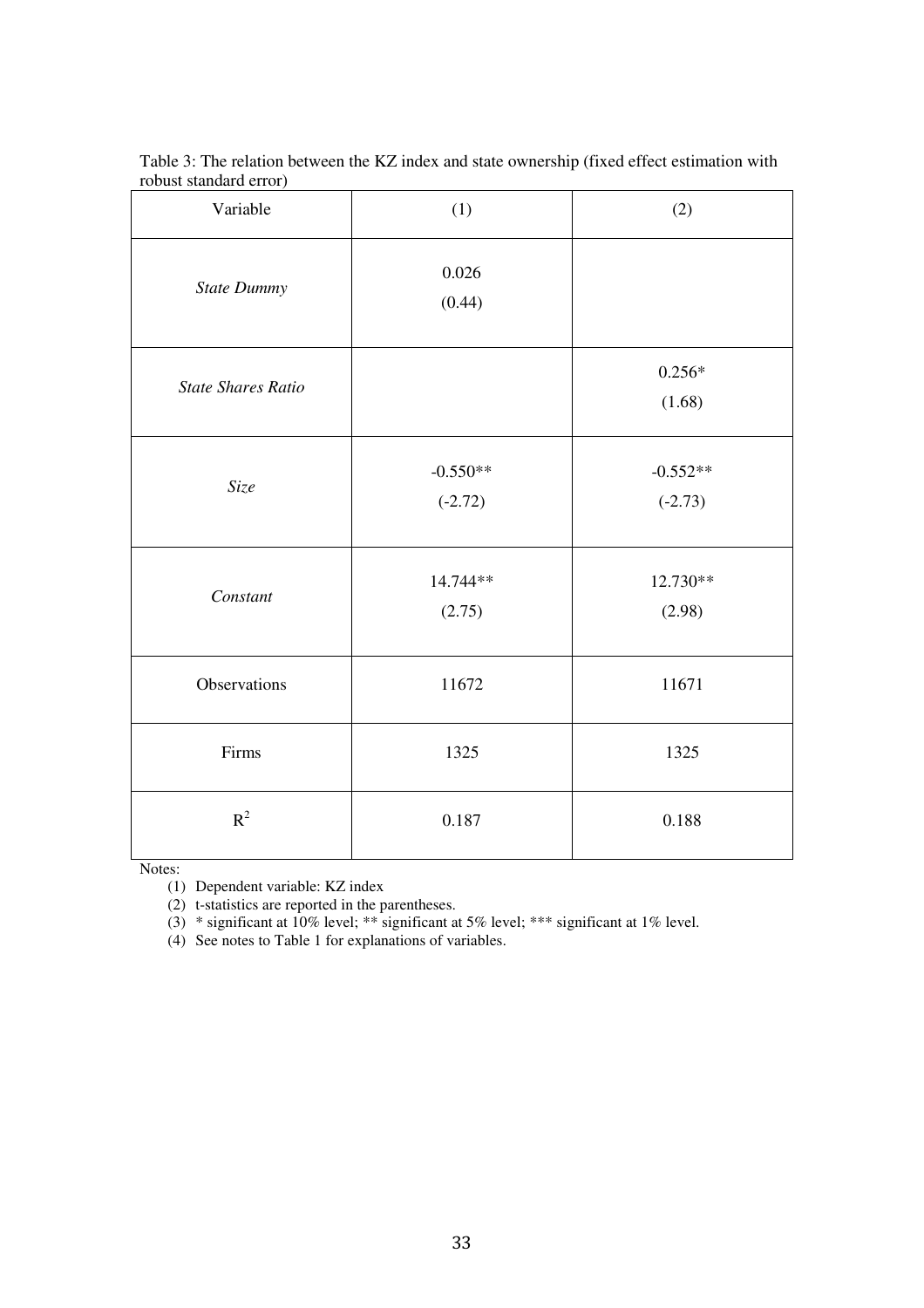| Variable                    | (1)         | (2)        |  |
|-----------------------------|-------------|------------|--|
| $\boldsymbol{D}$            | $0.990***$  | $0.987***$ |  |
| $\overline{K}\Big _{i,t-1}$ | (6.87)      | (7.25)     |  |
| $Sales_{i,t-1}$             | 0.085       | 0.090      |  |
|                             | (1.13)      | (1.04)     |  |
| $Size_{i,t-1}$              | $0.053***$  | $0.054**$  |  |
|                             | (2.11)      | (3.17)     |  |
|                             | $-0.386*$   | $-0.365$   |  |
| $Q_{i,t-1}$                 | $(-1.66)$   | $(-1.51)$  |  |
| $ROA_{i,t-1}$               | $-2.443***$ | $-2.403**$ |  |
|                             | $(-3.02)$   | $(-3.35)$  |  |
| $Dstate_{i,t-1}$            | 0.009       |            |  |
|                             | (0.22)      |            |  |
| $State_{i,t-1}$             |             | 0.020      |  |
|                             |             | (0.62)     |  |
| $\textit{SEO}_{i,t-1}$      | $-0.091**$  | $-0.083*$  |  |
|                             | $(-2.31)$   | $(-1.85)$  |  |
| m1                          | $-3.89$     | $-3.79$    |  |
| (p value)                   | (0.000)     | (0.000)    |  |
| m2                          | 0.90        | 0.86       |  |
| (p value)                   | (0.370)     | (0.392)    |  |
| Hansen test                 | 166.08      | 190.06     |  |
| (p value)                   | (0.673)     | (0.307)    |  |
| Number of observations      | 9777        | 9777       |  |
| Number of firms             | 1324        | 1324       |  |

Table 4: System GMM estimations results: the relation between the firm's borrowing and state ownership

(1) Dependent variable: the ratio of total debt to total assets  $(D/K)_{i,t}$ 

(2) Time-specific effects are controlled in all estimations by adding year dummies.

Industry effects are also controlled in all estimations by adding industry dummies.

(3) z-statistics are reported in the parentheses.

(4) Hansen test of overidentifying restrictions is distributed as chi-square under the null of instrument validity.

(5) \* significant at 10% level; \*\* significant at 5% level; \*\*\* significant at 1% level.

(6) See notes to Table 1 for explanations of variables.